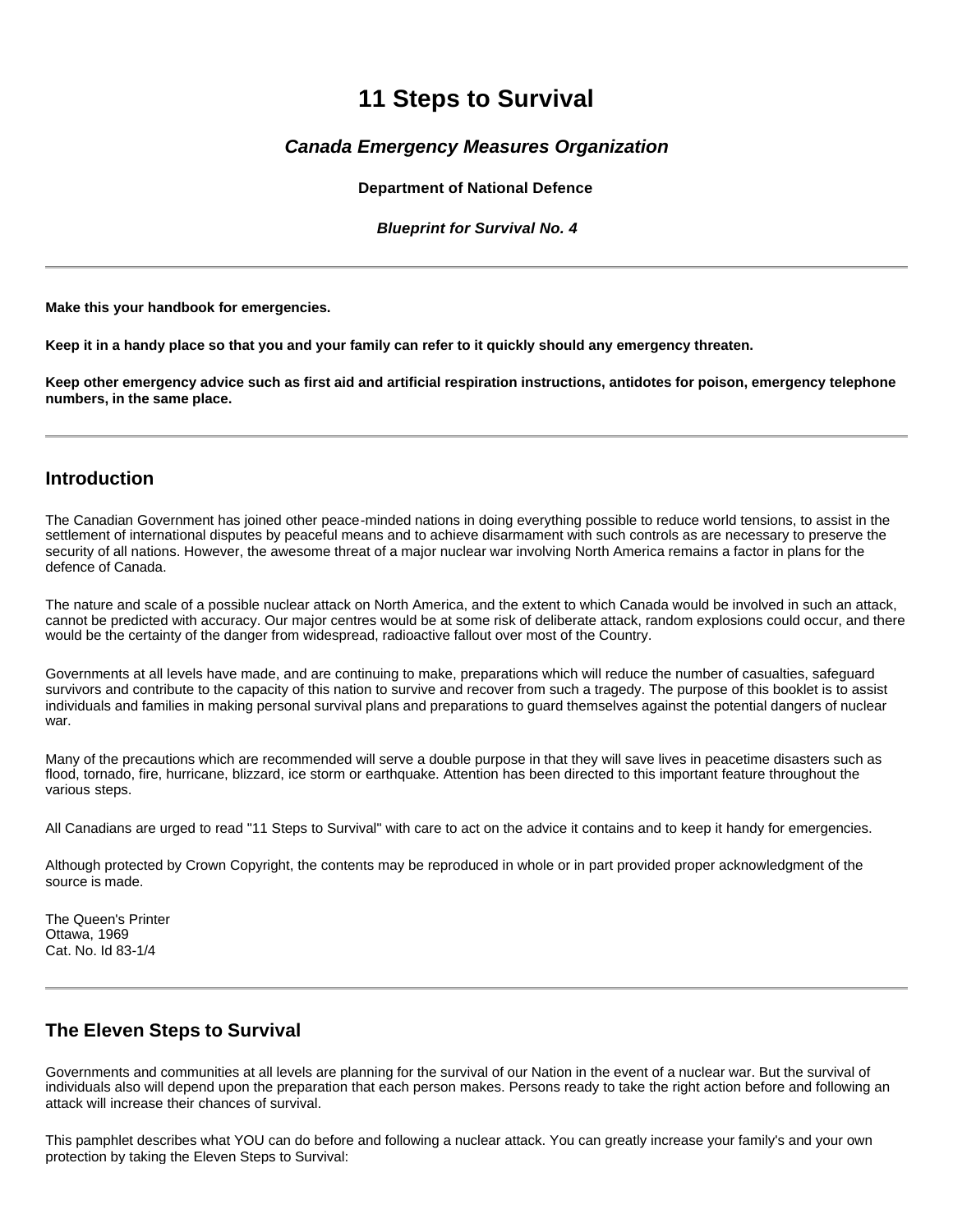- Step 1: Know the effects of nuclear explosions.
- Step 2: Know the facts about radioactive fallout.
- **Step 3:** Know the warning signal and have a battery-powered radio.
- $\cdot$  Step 4: Know how to take shelter.
- Step 5: Have fourteen days emergency supplies.
- Step 6: Know how to prevent and fight fires.
- Step 7: Know first aid and home nursing.
- Step 8: Know emergency cleanliness.
- Step 9: Know how to get rid of radioactive dust.
- Step 10: Know your municipal plans.
- Step 11: Have a plan for your family and yourself.

# **Step 1: Know the Effects of Nuclear Explosions**

A nuclear explosion releases vast amounts of energy in three forms:

- 1. Light and heat
- 2. Blast
- 3. Radiation

The amount of energy released depends upon the size and design of the weapon. A wide range of weapons and delivery systems are available to an aggressor and we have no way of knowing what size of explosions might take place in Canada. For illustration purposes, we describe in this pamphlet the effects of a 5-megaton H-bomb equal to the explosive force of five million tons of TNT. Such a bomb could substantially damage the largest Canadian city.

The effects depend upon whether the weapon is exploded high in the air, or on, or near the ground. An air burst usually produces more fire and blast-damage than a ground burst which results in a big crater and more radioactive fallout. The effects described below are approximate for a 5-megaton explosion and can only be approximate since effects depend upon a number of conditions such as weather, terrain, etc.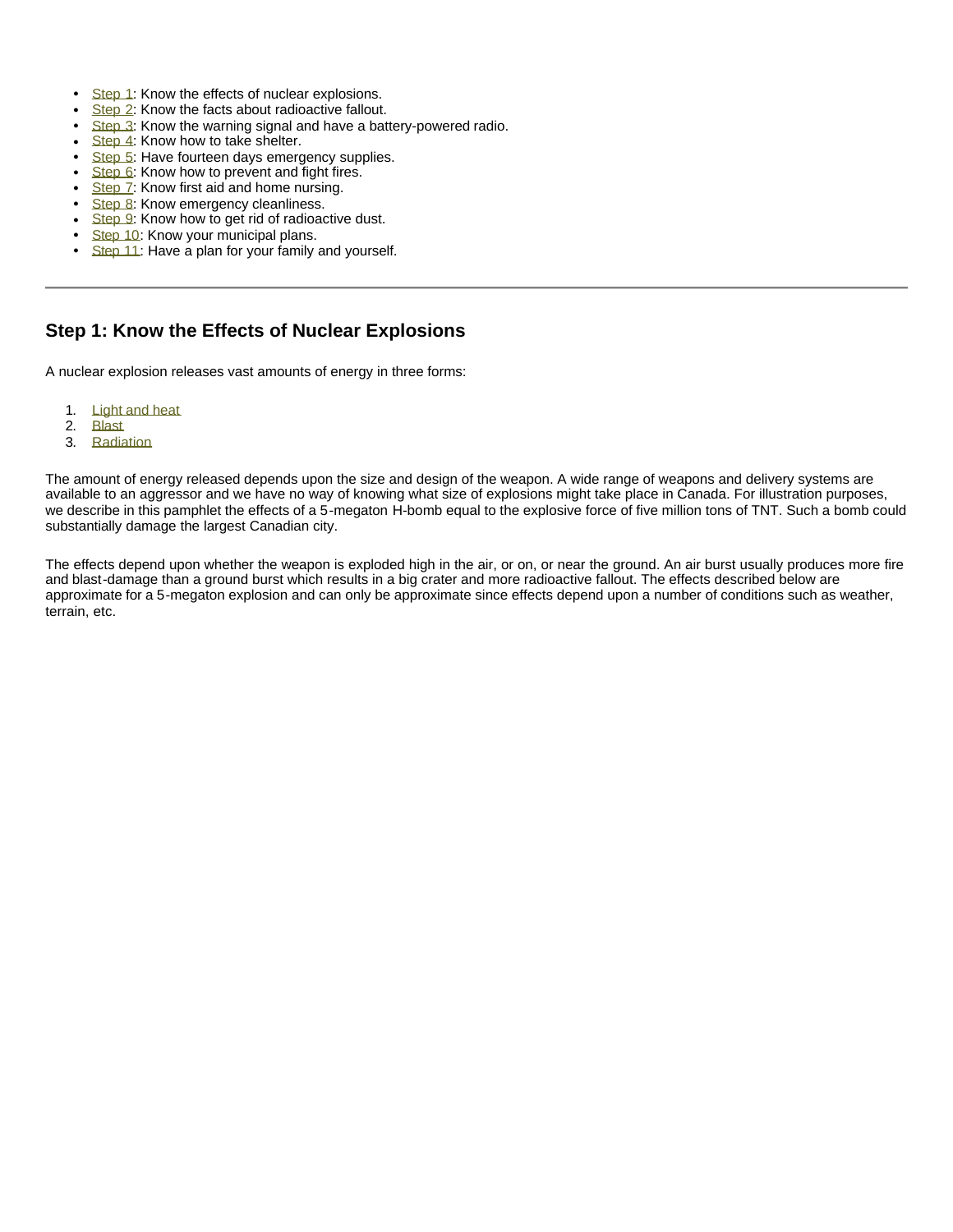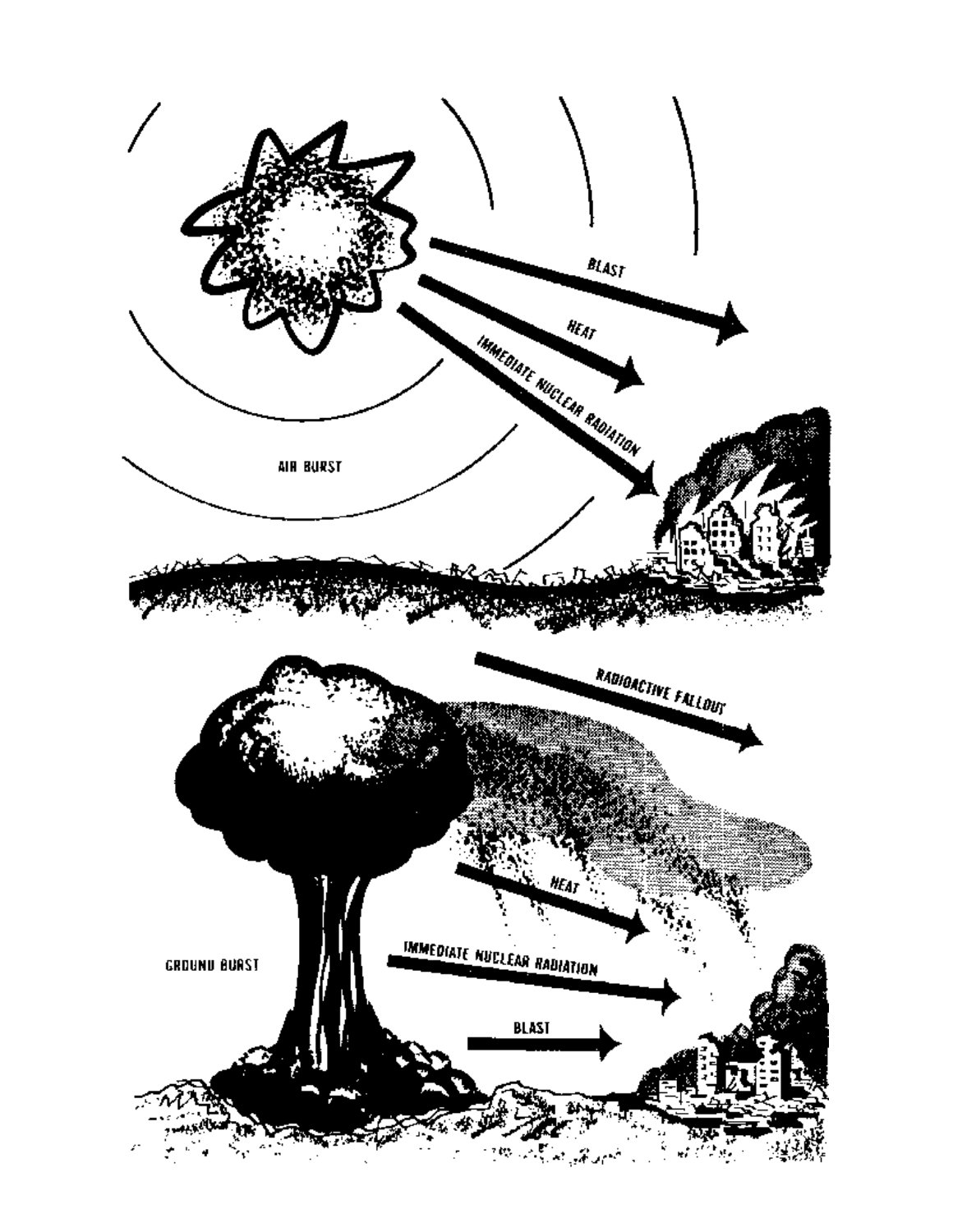### **Light and Heat**

A blaze of light brighter than the sun is produced by a nuclear explosion. It lasts for about 15 seconds. Temporary blindness and eye injury can result from the glare if eyes are not shielded.

The heat rays from the explosion travel at the speed of light or about 186,000 miles per second. It can start fires up to 20 miles away. Many fires are caused when the heat pulse comes through a window to set fire to curtains, paper, clothing and furniture. The heat flash also can set fire to the outside of wooden buildings.

The following are some examples of the predictable effects on unprotected skin of the heat flash of a 5-megaton weapon exploded on a clear day:

- Skin is badly burned up to 15 miles from the explosion.
- Skin is blistered up to 18 miles from the explosion.
- Sunburn types of burns up to 23 miles from the explosion.

Nuclear explosions in the air rather than on the ground are more likely to produce a greater number of serious burns through the heat flash. Clothing will give some protection. A shield between you and the light will give protection against burns from the heat flash.

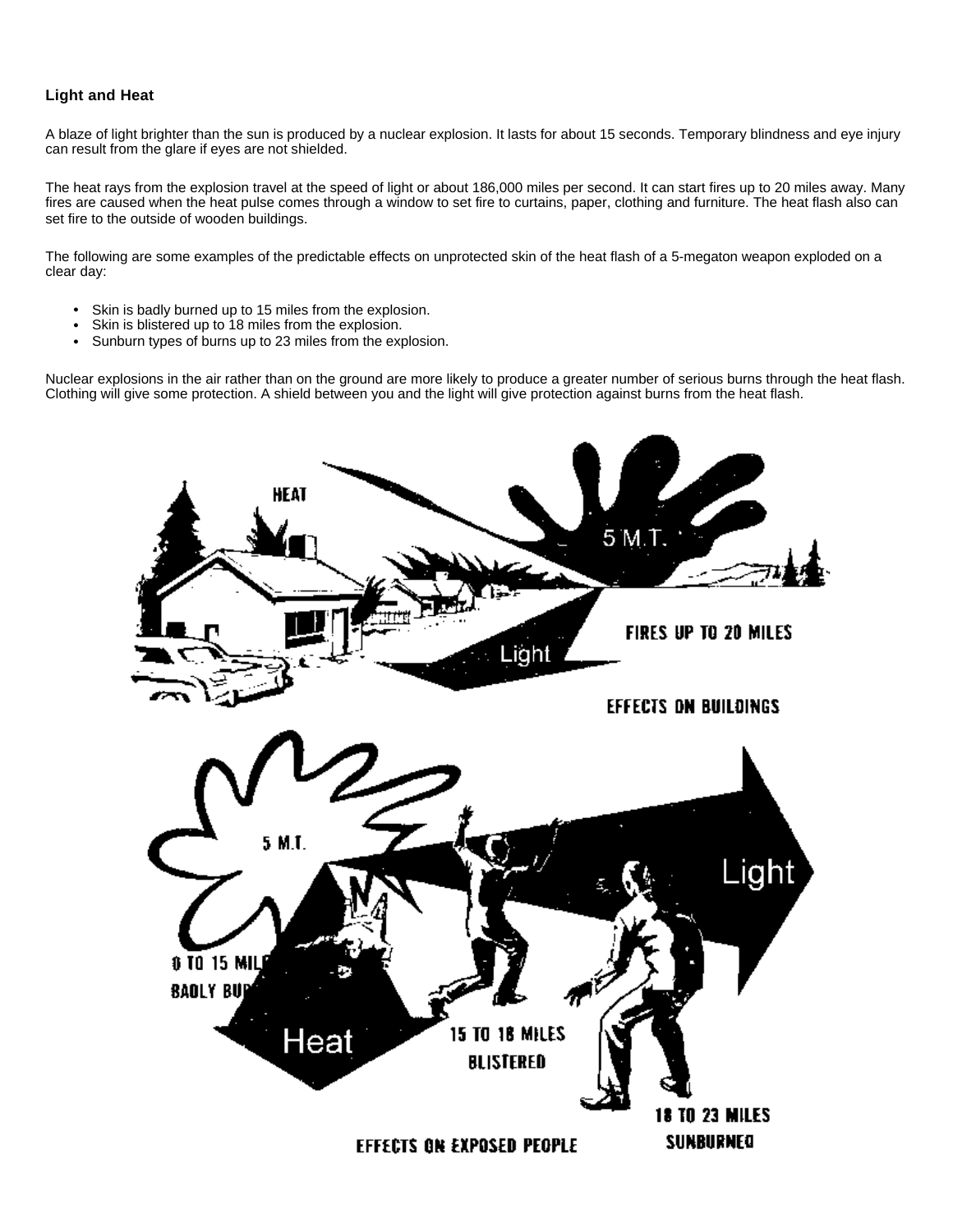#### **Blast**

The blast wave travels more slowly than the heat flash. Several seconds may pass after you have seen the light or felt the heat before the blast wave reaches you, depending on the distance you are from the explosion. It is like the time between seeing the flash of lightning and hearing the sound of thunder. For example, at ten miles from the centre of an explosion, it would take about 35 seconds for the blast wave to reach you. If caught in the open during a nuclear explosion, this time can be used to find some protection from the blast wave.

You might be injured by being thrown about by the blast; therefore, keep low. The greatest danger is from flying glass, bricks and other debris. The blast from a 5-megaton explosion could injure people as far away as 15 miles.



The kinds of damage that the blast can do to buildings are:

- Complete destruction of all buildings three miles from the centre of the explosion.
- <sup>l</sup> Damage beyond repair to buildings three to five miles distant. They would have to be torn down.
- Major repairs required to buildings five to 10 miles distant before they could be occupied.
- Light to moderate damage to buildings 10 to 15 miles distant. They could be occupied during repairs.

A 20-megaton bomb increases the approximate ranges of damage described above to five, eight, sixteen and twenty-four miles.

These are approximate distances as the strength of buildings is not uniform. For example, reinforced concrete buildings are more blast resistant than wood frame structures. In some areas four miles away from the explosion, concrete buildings might be repairable, while wood frame buildings would be completely destroyed. Windows, of course, are very vulnerable and are apt to be blown in as far away as 25 miles from the explosion.

### **Radiation**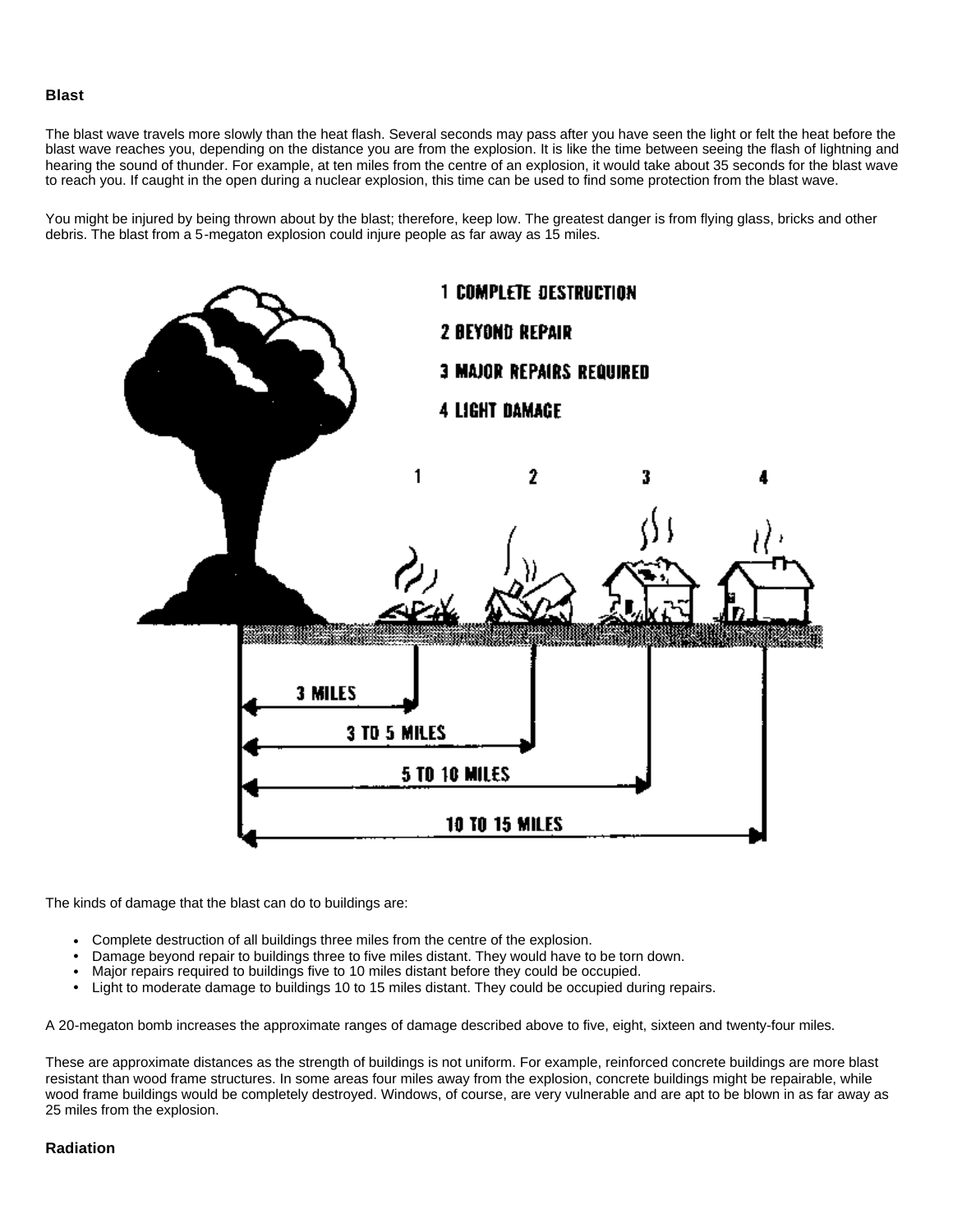A nuclear explosion causes both immediate radiation and residual radiation.

Immediate radiation is given off at the time of the explosion. It is dangerous only within two or three miles. If you were near the explosion without adequate protection and managed to survive the effects of blast and fire, you could still be seriously affected by immediate radiation.

Residual radiation is given off by the radioactive particles left as "fallout" after the explosion. The danger from fallout would be so great and widespread that it is discussed separately, in **>Step 2**.

#### **Protection against Heat, Blast and Immediate Radiation**

The illustrations below show some of the most probable situations in which you might find yourself at the time of a nuclear attack, and what you should do: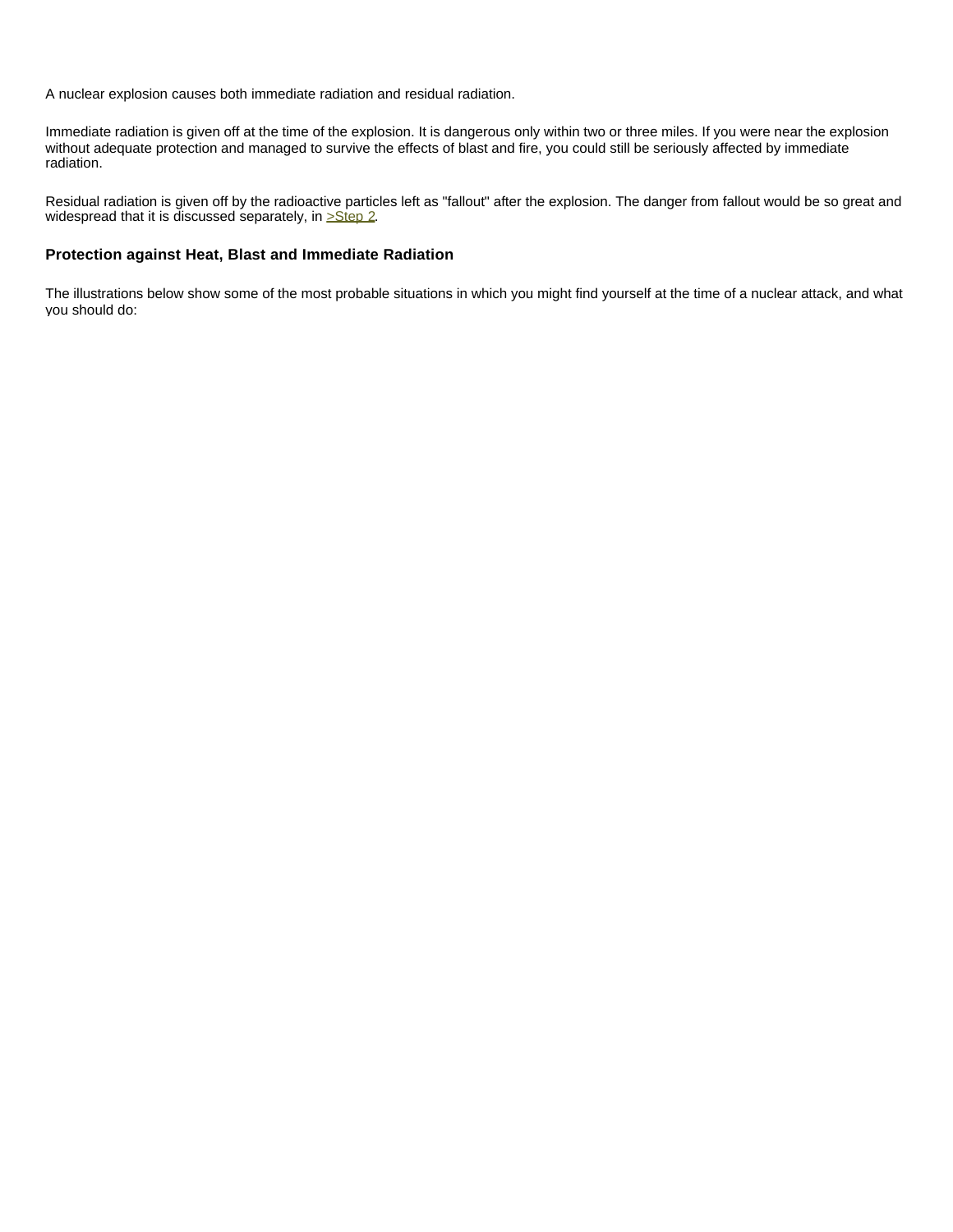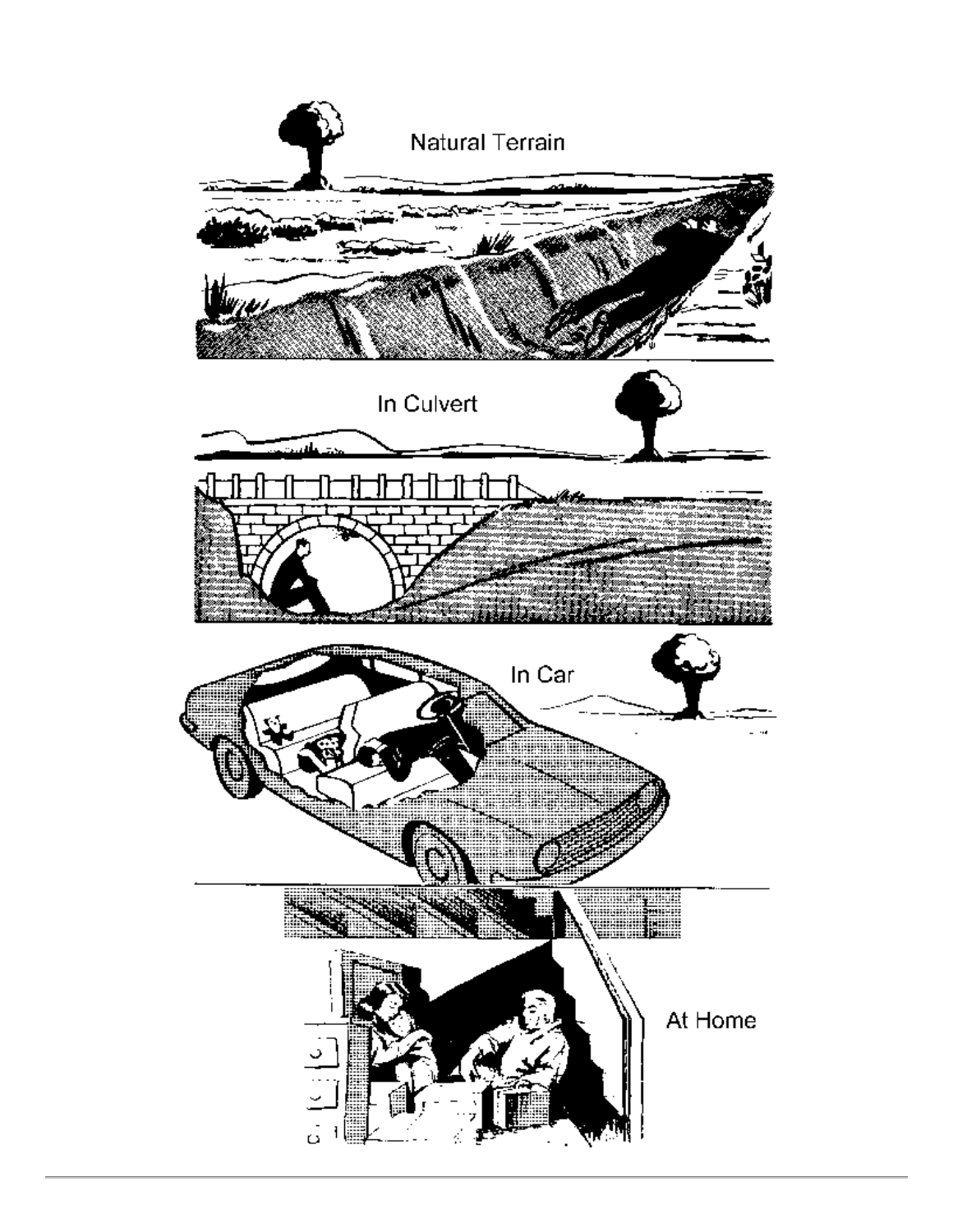# **Step 2: Know the Facts About Radioactive Fallout**

If a nuclear weapon is exploded on, or near, the ground, danger from radioactive fallout is greatest. The force of the explosion may make a crater up to a mile wide and to a depth of one hundred feet. Millions of tons of pulverized earth, stones, buildings and other materials are drawn up into the fireball and become radioactive. Some of the heavier particles spill out around the point of explosion. The rest are sucked up into the mushroom cloud.

This radioactive material is then carried by winds until it settles to earth. This is called "Fallout". Under some circumstances you may see the fallout; under others you may not.

The radioactivity it gives off cannot be seen. You can't feel it. You can't smell it.

But fallout doesn't come out of the sky like a gas and seep into everything. It can best be described as a fine to coarse sand carried by the winds. Because the wind direction varies at different heights above the ground, it is not possible to judge from the ground where the fallout will settle. It can settle in irregular patterns hundreds of miles from the explosion.

The fallout from a 5-megaton explosion could affect seriously an area of 7,000 square miles. If nothing were done to gain protection during the period of high radioactivity, there would be a grave danger to life in that area.

Because fallout is carried so far and covers such a large area, it could be the greatest danger to the largest number of Canadians in a nuclear war. If Canada was not hit by nuclear bombs, those exploding in the United States close to our border could result in serious fallout in many parts of Canada.

There are four things which determine the amount of radiation reaching your body from fallout:

- 1. The time that has passed since the explosion.
- 2. The length of time you are exposed to fallout.
- 3. The distance you are from the fallout.
- 4. The shielding between you and the fallout.

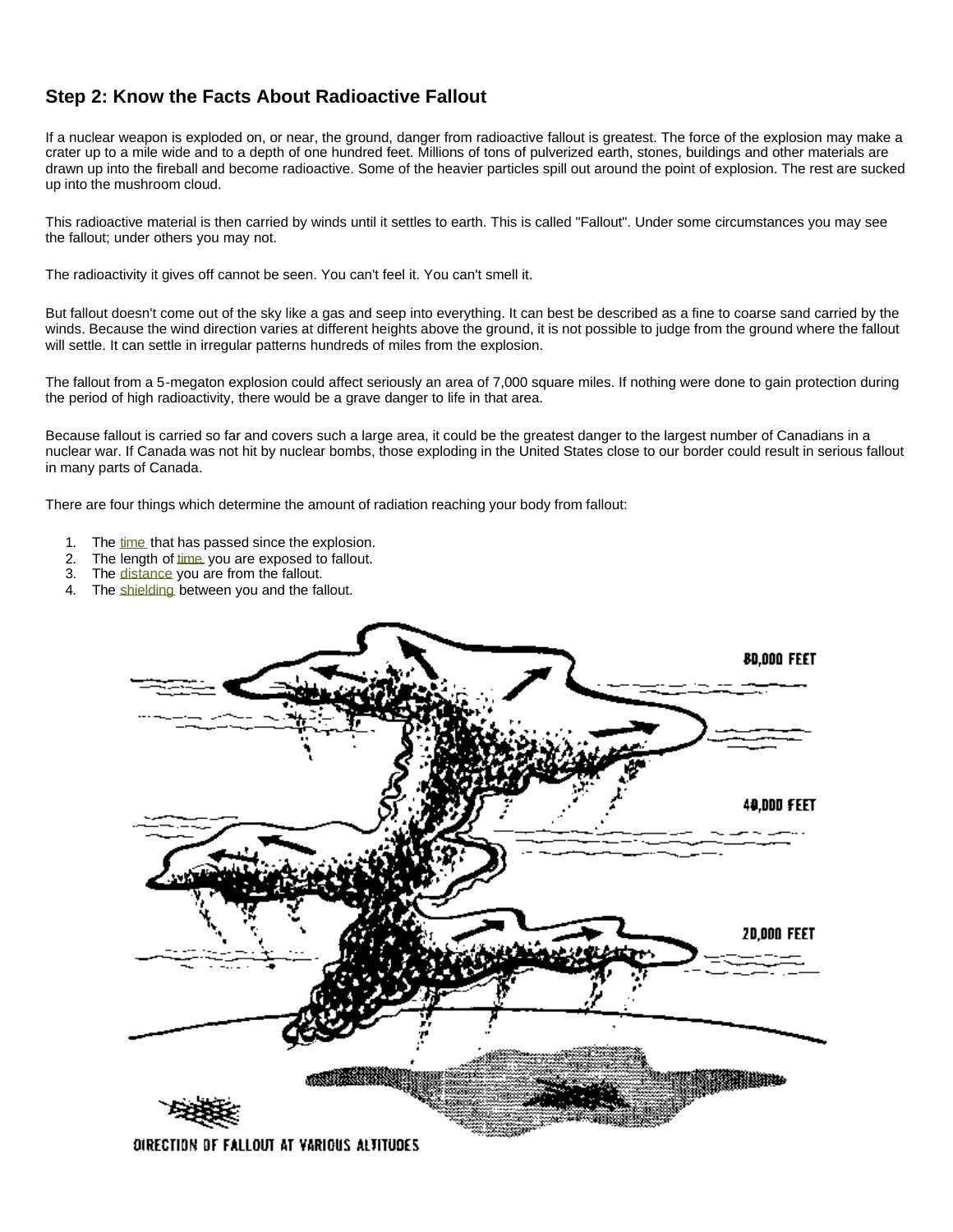

#### **Time**

The radioactivity in fallout weakens rapidly in the first hours after an explosion. This weakening is called "decay". After seven hours, fallout has lost about 90% of the strength it had one hour after the explosion. After two days it has lost 99%; in two weeks 99.9% of its strength is gone. Nevertheless, if the radiation at the beginning were high enough, the remaining 0.1% could be dangerous.

Radiation must be measured by special instruments handled by people trained to use them. But, if you stay in a shelter during the first days following an explosion, you escape the strongest radiation. *You should stay in the shelter until radiation has been measured and you have been told aver the radio that it is safe to come out.*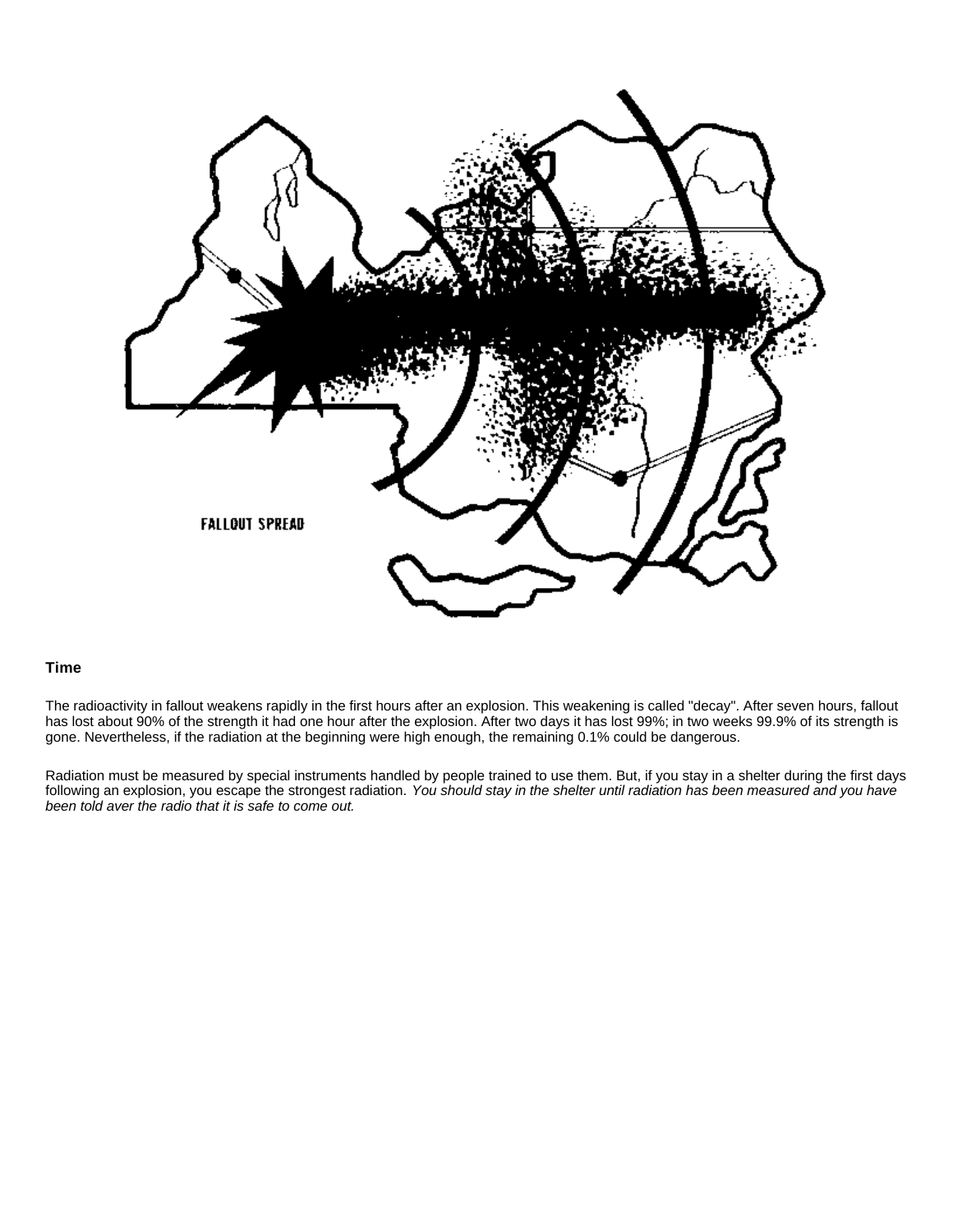

### **Distance**

The strength of radiation reaching your body is reduced the farther you are from the fallout. Here are some illustrations of the safest place to be when you are in various kinds of buildings.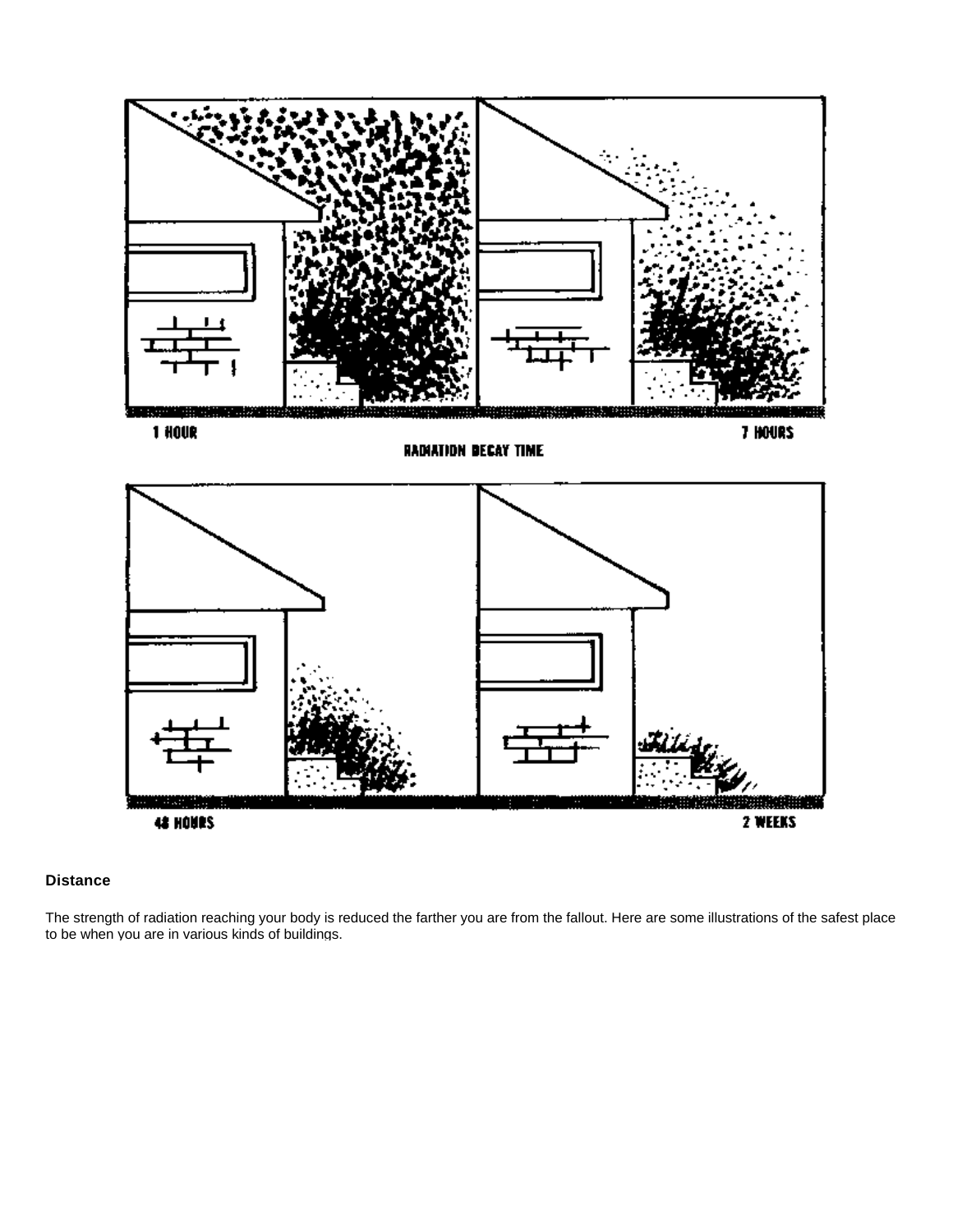

### **Shielding**

The most effective protection is to place some heavy material between yourself and the fallout. The heavier the material the better the protection. Many common materials give excellent protection. The materials and design of the fallout shelter recommended in **Blueprint for Survival No. 1** will stop penetration of 99% of outside radiation.

These thicknesses of material will stop 99% of radiation:

- 16 inches of solid brick
- 16 inches of hollow concrete blocks filled with mortar or sand
- 2 feet of packed earth  $\ddot{A}$  3 feet if loose
- 5 inches of steel
- 3 inches of lead<br>• 3 feet of water
- 3 feet of water

**A fallout shelter is the best way to protect your family and yourself against radiation because:**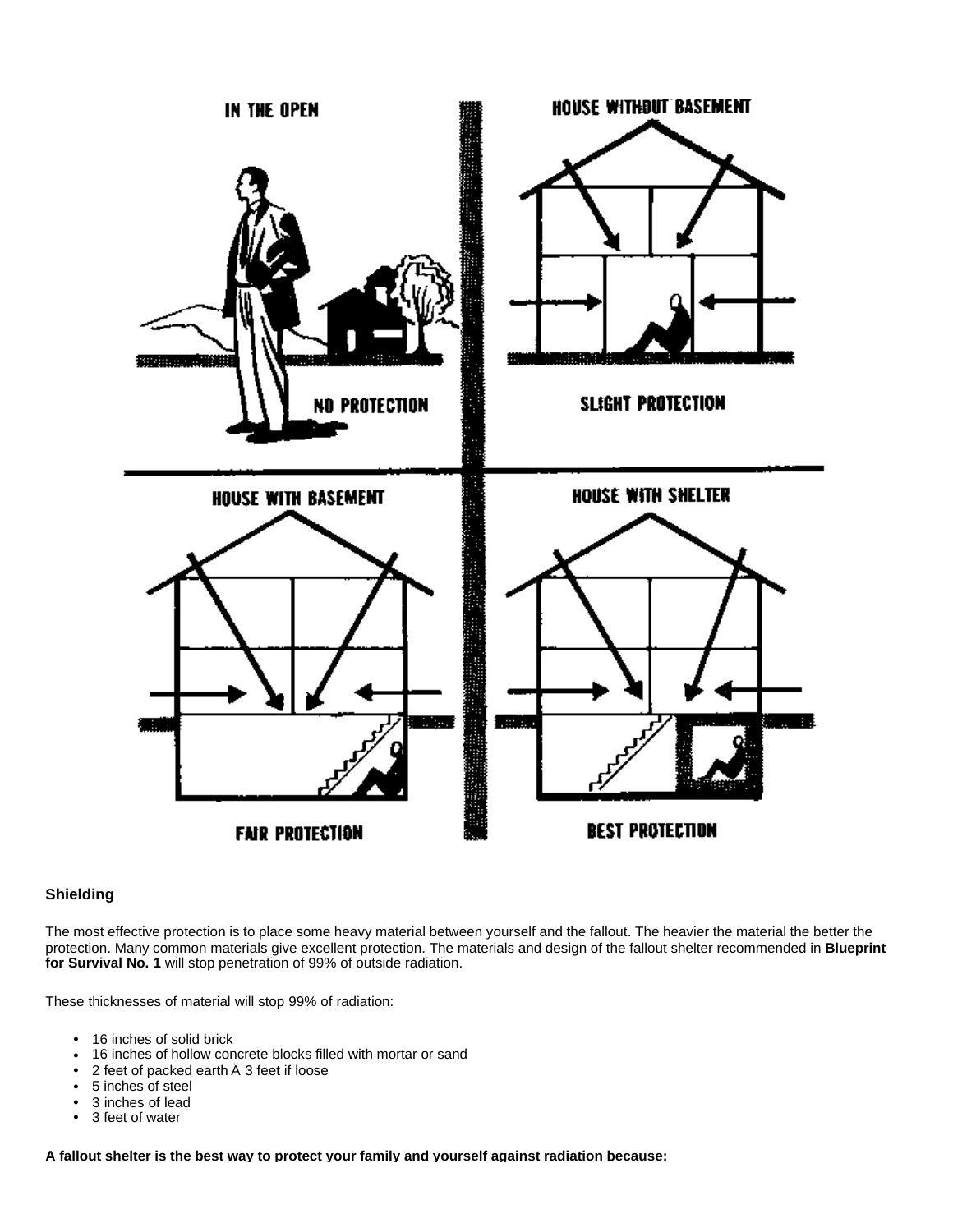- It keeps the radiation at a distance.
- It shields you from radiation.
- The time spent there is the period when radiation is most intense.

By providing your family and yourself with a fallout shelter, you are unlikely to suffer serious effects from radioactive fallout.



## **Personal Danger from Fallout**

Radioactive particles in contact with your skin for a few hours may produce burns. Follow Step 9 to prevent this danger.

Radioactive particles swallowed in food or water might be harmful. Follow Step 9 to prevent this danger.

Radioactivity from an area of fallout may produce illness in the unprotected individual after a few days. Follow Step 4 to prevent this danger.

Radiation illness develops slowly. It cannot be spread to other people. Except for temporary nausea shortly after exposure, evidence of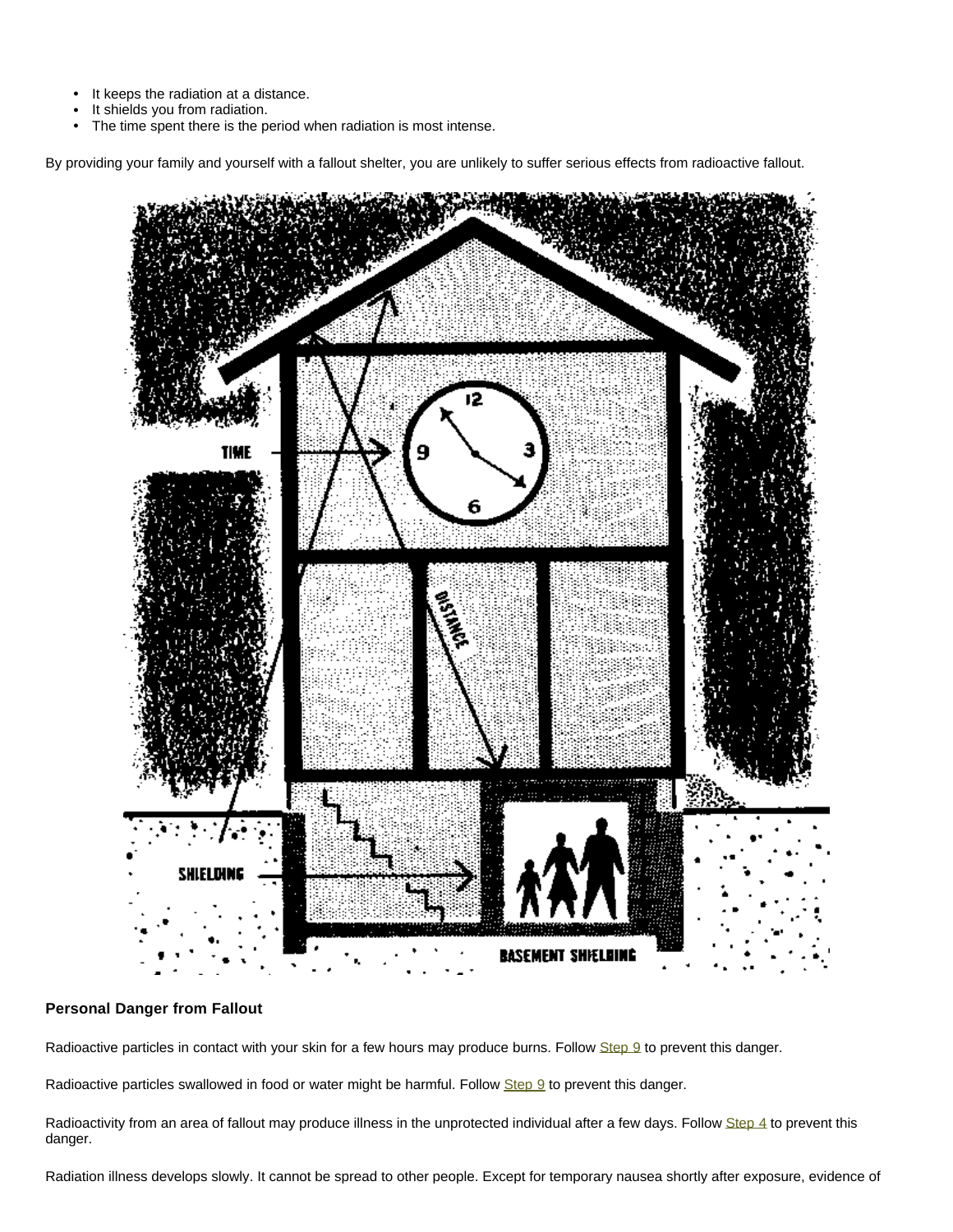serious effects from radiation may only appear after an interval of from a few days to three weeks. A combination of loss of hair, loss of appetite, increasing paleness, weakness, diarrhoea, sore throat, bleeding gums and easy bruising indicate that the individual requires medical attention. *Nausea and vomiting may be caused by fright, worry, food poisoning, pregnancy and other common conditions.*

# **Step 3: Know the Warning Signal and have a Battery-Powered Radio**

All Canadian communities where there is a likely need are provided, or will be provided, with sirens. Other areas should have warning arrangements based on local systems such as telephones, horns, bells or factory whistles.

Warning devices are only attention-getters. Dependent on the size of your municipality, the sirens, bells, telephones, etc., will sound the Attack Warning.

There is one type of siren warning signal in Canada:

### **The ATTACK WARNING Signal**

*The ATTACK WARNING Signal*: A wailing (undulating) tone on the sirens of three to five minutes duration or short blasts on horns or other devices repeated as necessary means:

- An attack on North America has been detected;
- Warning of fallout.

**WHEN YOU HEAR THE WARNING SIGNAL, YOU SHOULD TAKE PROTECTIVE ACTION AND LISTEN TO THE RADIO FOR INSTRUCTIONS.** 

#### **A Radio is Essential**

When the Attack Warning sounds, you must take protective action. Take a battery-powered radio with you. Broadcast advice and instruction may help to save your life. If you don't have a portable radio, turn up the volume of your house radio so that it can be heard in your shelter. If away from home you are forced to take emergency shelter and are near a radio-equipped vehicle, turn up the volume and open all the vehicle's doors or windows.

The Canadian Emergency Broadcasting System, a network of all Canadian radio and television stations which will be formed when a nuclear attack on Canada has been detected, will tell you when and how to take emergency protective action against possible attack and shelter against fallout if an attack occurs.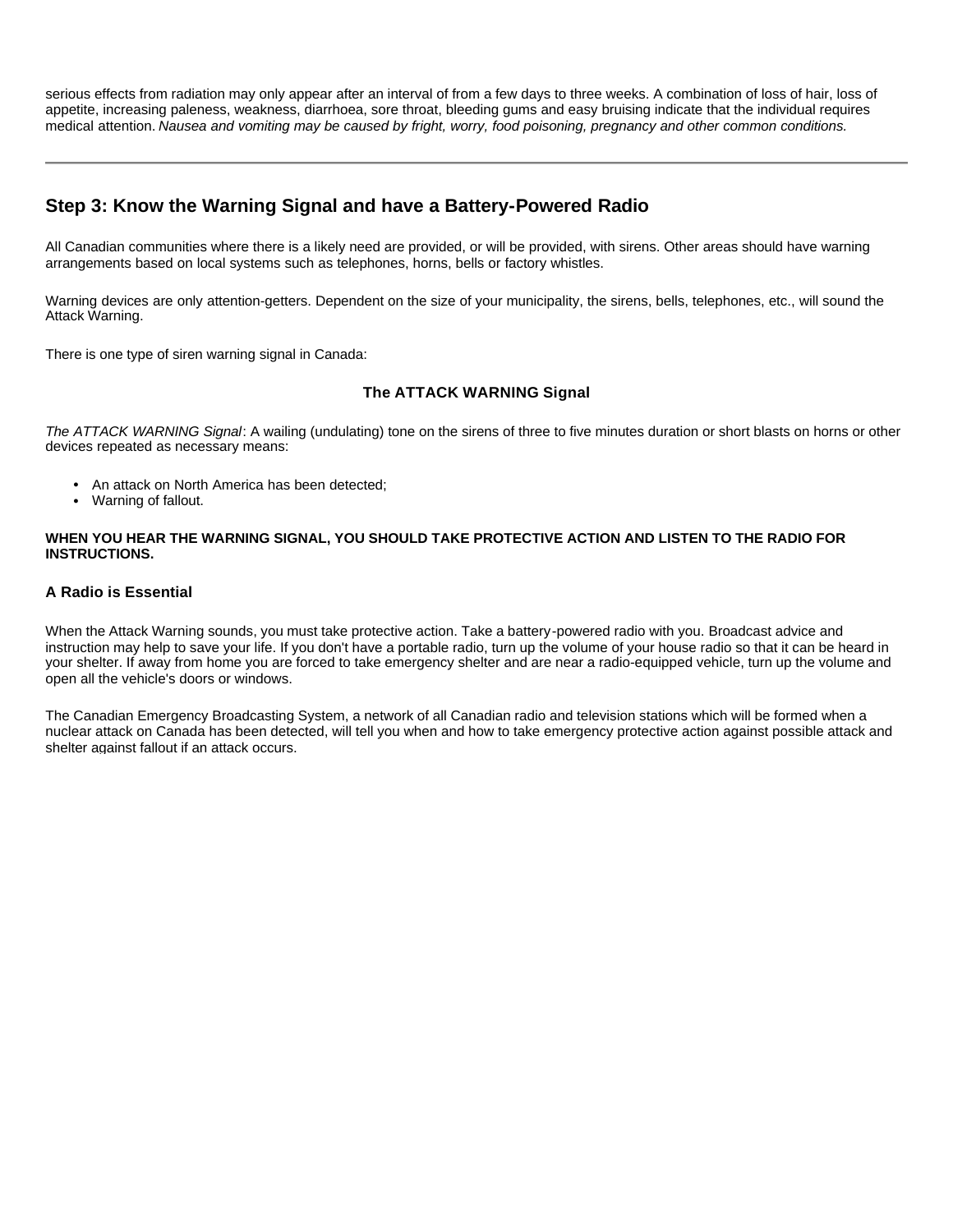

### **Before Attack**

If sirens or warning systems signal impending attack, regardless of where you are or what you are doing, you must take the best available cover against the blast, heat and light effects of nuclear explosions.

Emergency broadcast instructions will include the following advice:

- If you are at home go to the basement or strongest part of your house or building which offers the best protection. If material is handy, improvise blast protection. See Step 4.
- Take your battery radio with you, or turn up the house radio so that you can hear it while under cover.
- Stay away from windows.
- Lie down and protect yourself from flying glass and falling debris.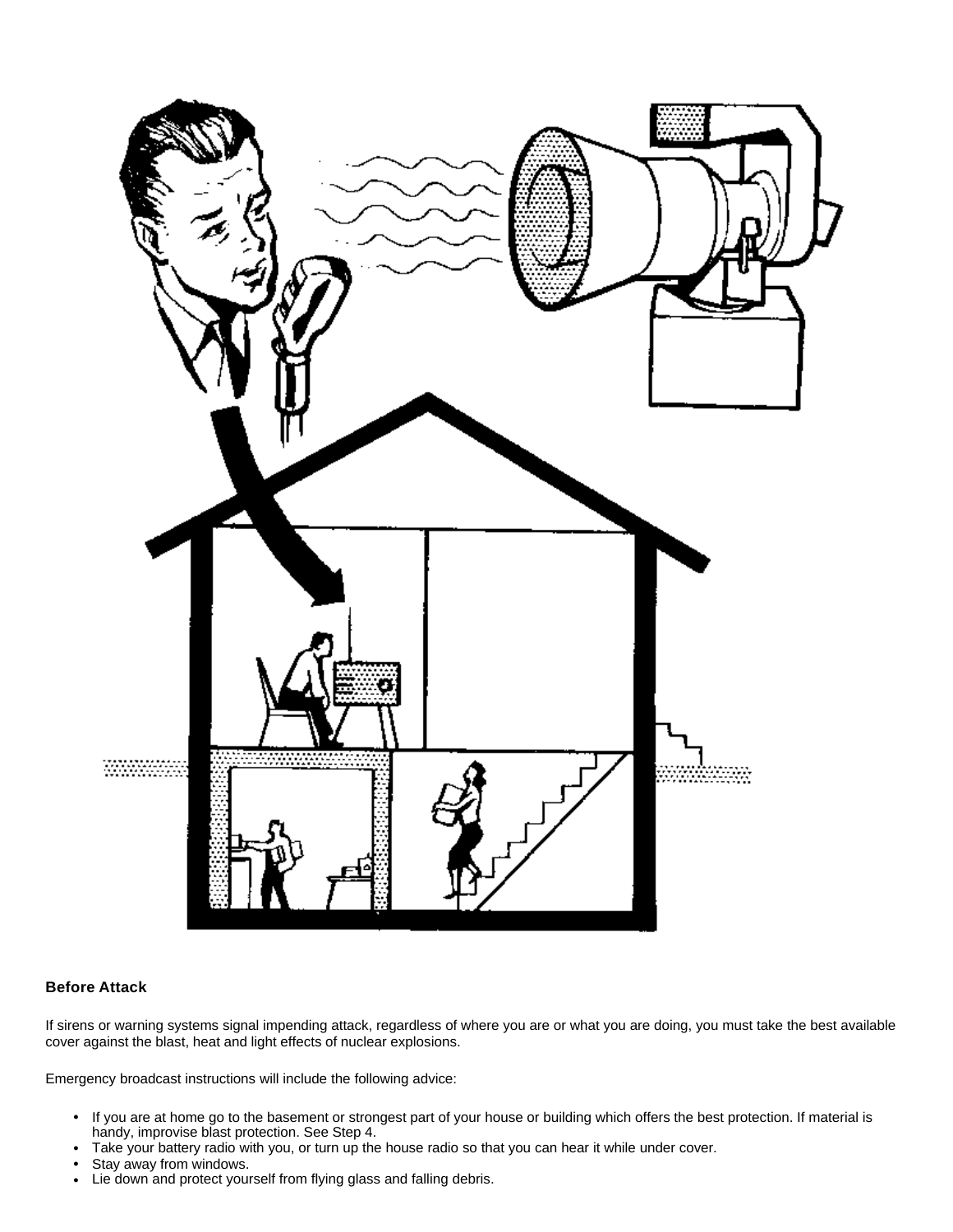- Shield your eyes from the flash of an explosion.
- If you are away from home take protective cover immediately.
- If you are travelling, stop and take protective cover immediately, or if you are only a few minutes from a safe destination, proceed and take protective cover immediately.
- Listen to your radio for further instructions.

#### **After Attack**

If sirens or warning systems sound following nuclear attacks, the warning may mean another attack or that radioactive fallout is approaching your area. **You will be advised over the radio.** If the advice concerns fallout, you must take cover against the fallout effects. (See Step 4).

Radio broadcasts will identify areas which will be affected by the fallout and give instructions and advice. These might include:

- Location of nuclear explosions causing local fallout.
- <sup>l</sup> Information about the parts of the country to be affected by fallout.
- Length of time before fallout is likely to reach specific communities or areas.
- Ways to increase fallout protection.
- Supplies to take to your fallout shelter.
- Whether it is safer to stay in your community or area, or to go to other areas.
- Advice as to which areas are free of danger.
- <sup>l</sup> Advice on when to leave shelters and for how long as danger from radioactive contamination diminishes.
- Requests for help in rescue operations, such as rescue, firefighting and medical assistance.
- Advice on conservation of food, water and fuel.
- How to keep warm when power is off and the weather is cold.

#### **Don't Use The Telephone**

When the sirens sound don't use the telephone. Listen to a radio or television for information. In the event of an Attack Warning telephone lines will be required for official use.

# **Step 4: Know How to Take Shelter**

It is important to provide your family and yourself with a shelter. But what kind of shelter? This is a decision you must make yourself after studying the problem.

Study your shelter requirements in the same way that you would study accident or fire insurance. Decide upon the degree of protection you want for your family and yourself. Shelter is your insurance against something you hope will not happen, but if it does, will give you protection.

Shelters of the type commonly used in Europe during the Second World War would not provide protection against the blast of a nuclear explosion. They were designed to withstand short shock pressures lasting something like 1/100th of a second. Shelters designed to withstand the pressures created by a nuclear explosion must be able to stand up to pressures lasting as long as 6 seconds. In addition, they must be capable of giving the occupants protection against fires outside the shelter as well as against radiation.

The fallout shelter is designed to give protection against radioactive fallout only. Because most people in Canada probably would not be affected by the blast and heat effects of nuclear explosions, protection against fallout is all that is required by them.

The type of shelter for good protection depends upon the distance it will be from the explosion. Unfortunately, it is not possible to know this in advance. That is why each individual must make his own decision when selecting the type of shelter he wishes to have.

*Blueprint for Survival No. 1* gives details of a fallout shelter for the home in which you now live. If you rent the home, the decision to construct a shelter must be taken jointly with your landlord.

*Blueprint for Survival No. 2* gives details of a fallout shelter for the new home you may be planning to build.

*Blueprint for Survival No. 6* gives details of blast shelters which may be built outside the home.

These pamphlets are available from your local Emergency Measures or Civil Defence Organization.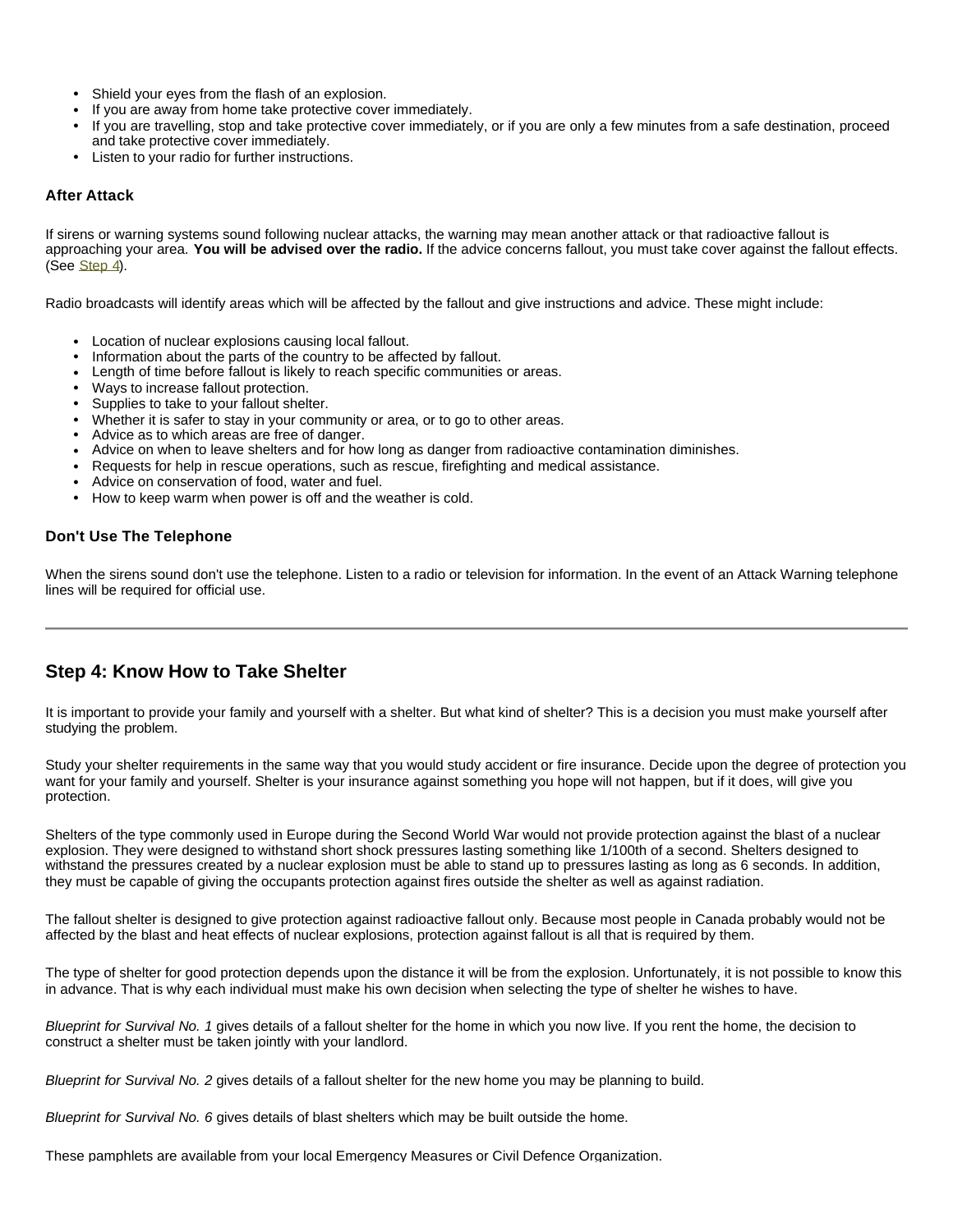

#### **Improvised Protection Against Blast**

One of the simplest ways to improvise some anti-blast protection is to build a lean -to (bed springs or boards) against a work bench or heavy table, preferably in the basement, and pile mattresses on it and at the ends. If the material is readily available it could be built in a matter of minutes after the ATTACK WARNING is sounded and could protect you from loose bricks, flying glass, etc.

If you are in the open and there is a ditch or culvert within easy, quick reach, lie face down in it and cover your face with your arms. Make sure this shelter is not too close to buildings which could collapse into it.



"After" the blast and heat of the explosion, you would have to find other protection against fallout which will come down later. (Don't forget your battery-powered radio).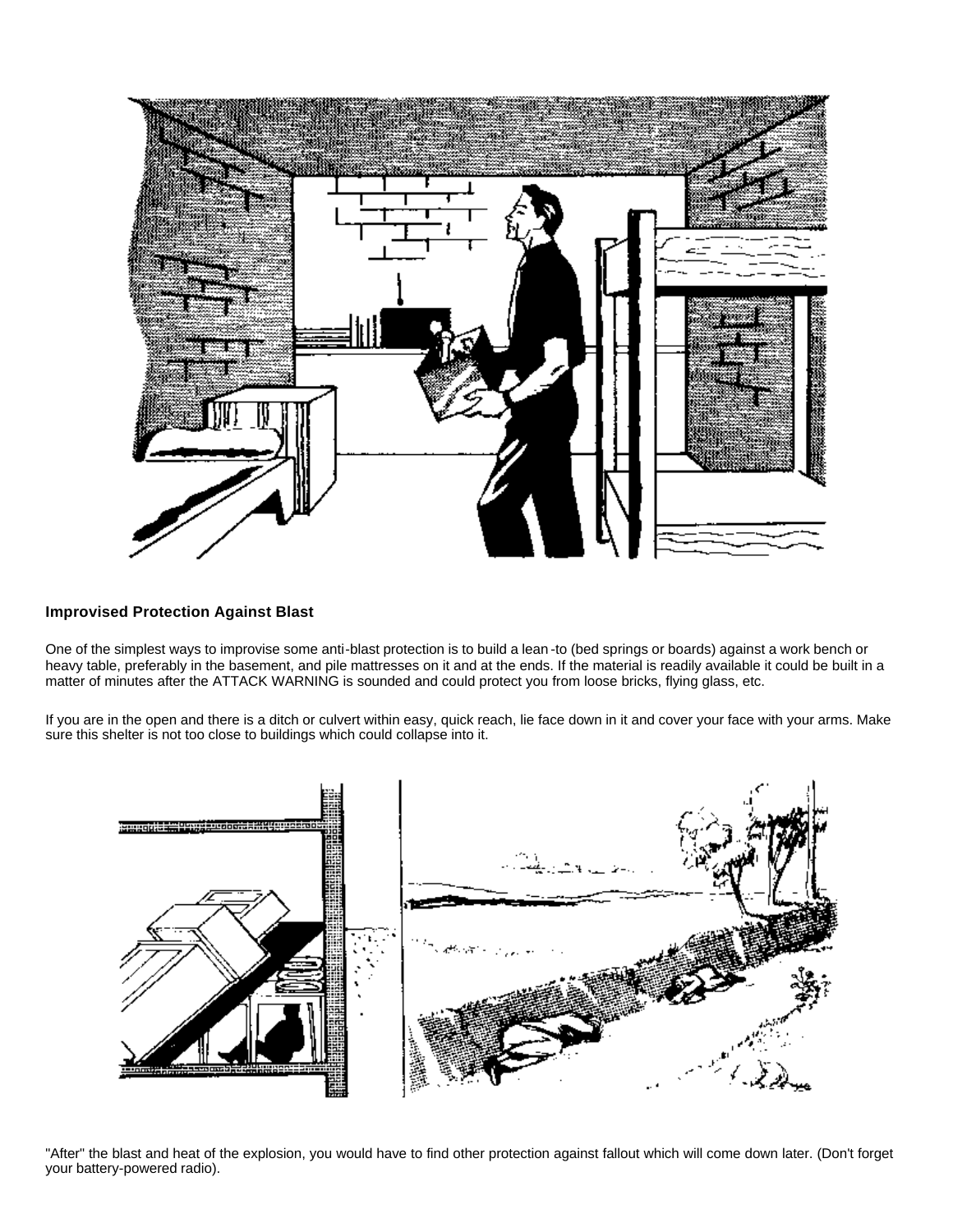None of these improvisations is as good as a properly equipped blast shelter, but any single one of them could mean the difference between life and death.

### **Improvised Protection Against Fallout**

You may not have a fallout shelter when warning of approaching fallout is broadcast. Here are some tips on how to increase your protection in a basement. The amount of protection you can build will depend on how much time you have available until fallout arrives.

- <sup>l</sup> You can improvise a small emergency shelter by using furniture, doors, dressers, work-bench and other materials.
- Select a corner of your basement, if possible away from windows, in which to build your shelter. Remove inside house doors from hinges to use as a shelter roof over supports. Supports for the improvised roof can be cabinets, chests of drawers, work-bench, or anything which will bear a heavy load. Use the house doors as a roof surface to provide a base for the heavy material you will have to place on it. Bricks, concrete blocks, sand-filled drawers or boxes, books or other dense items on the roof will help reduce radiation penetration. Around the sides and front of your shelter build walls of dense materials to provide vertical shielding. A small cabinet or dirt-filled box as may be used as a crawl-in entrance which can be closed behind you.
- Remember, the heavier or more dense the material around you, the greater the protection.
- Block basement windows with earth, bricks, concrete blocks, books or even bundles of newspaper. In winter, use packed snow.
- <sup>l</sup> On the floor above the corner of the you select as your shelter area, pile any heavy objects you may have available, such as furniture, trunks filled with clothes, dirt-filled boxes, books, newspapers, or earth from outside.
- <sup>l</sup> Outside, against above ground walls of the basement around your shelter area heap earth, sand, bricks, concrete blocks or packed snow.

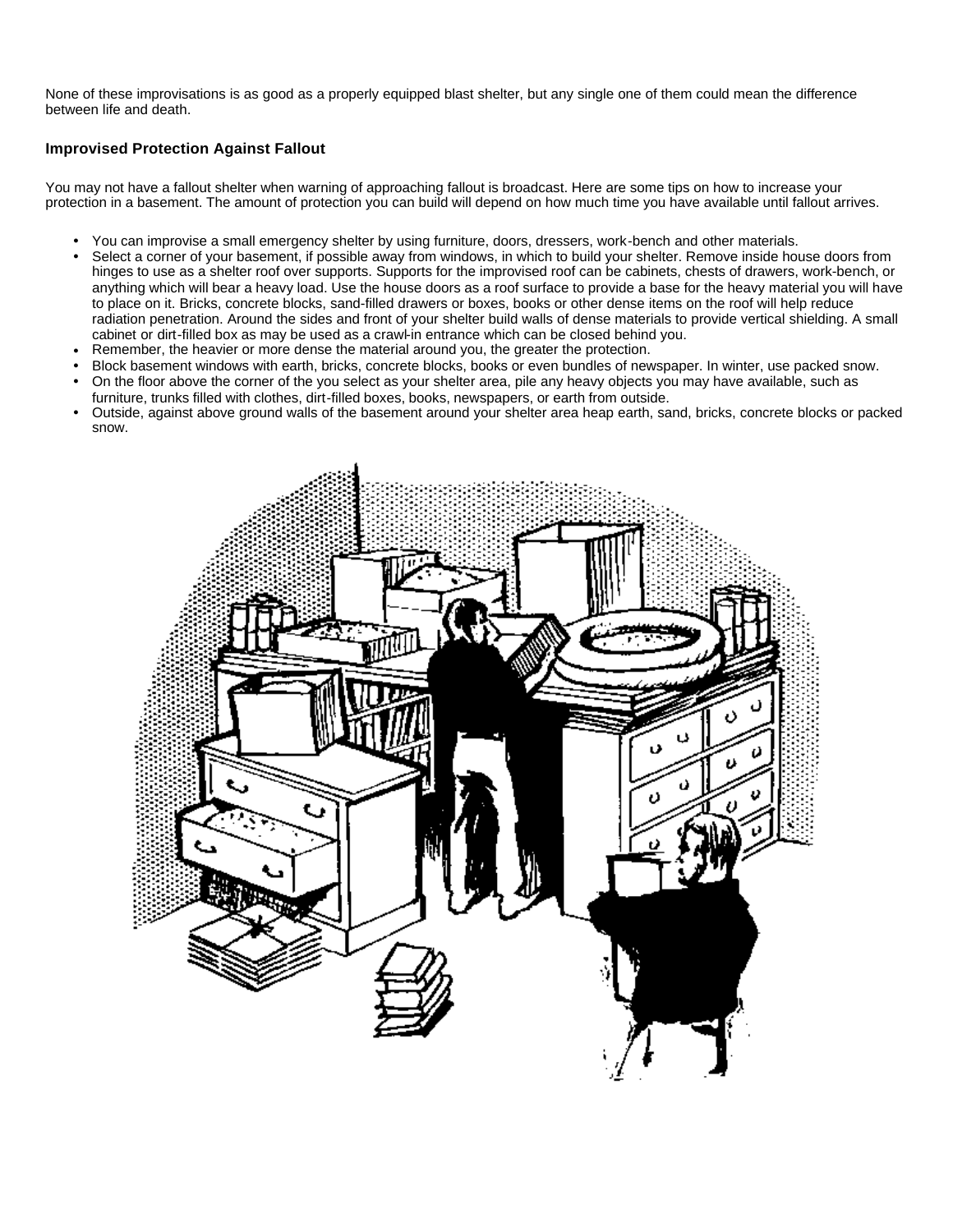

If your home has no basement or crawl space, build your emergency shelter in that part of the house (centre hall or clothes closet) farthest away from outside walls and the roof. Build it as described for houses with basements. On the floor immediately above your shelter area, and against surrounding walls, pile up furniture, trunks, dressers, dirtfilled boxes or other heavy material which will reduce radio -active penetration into your emergency shelter.

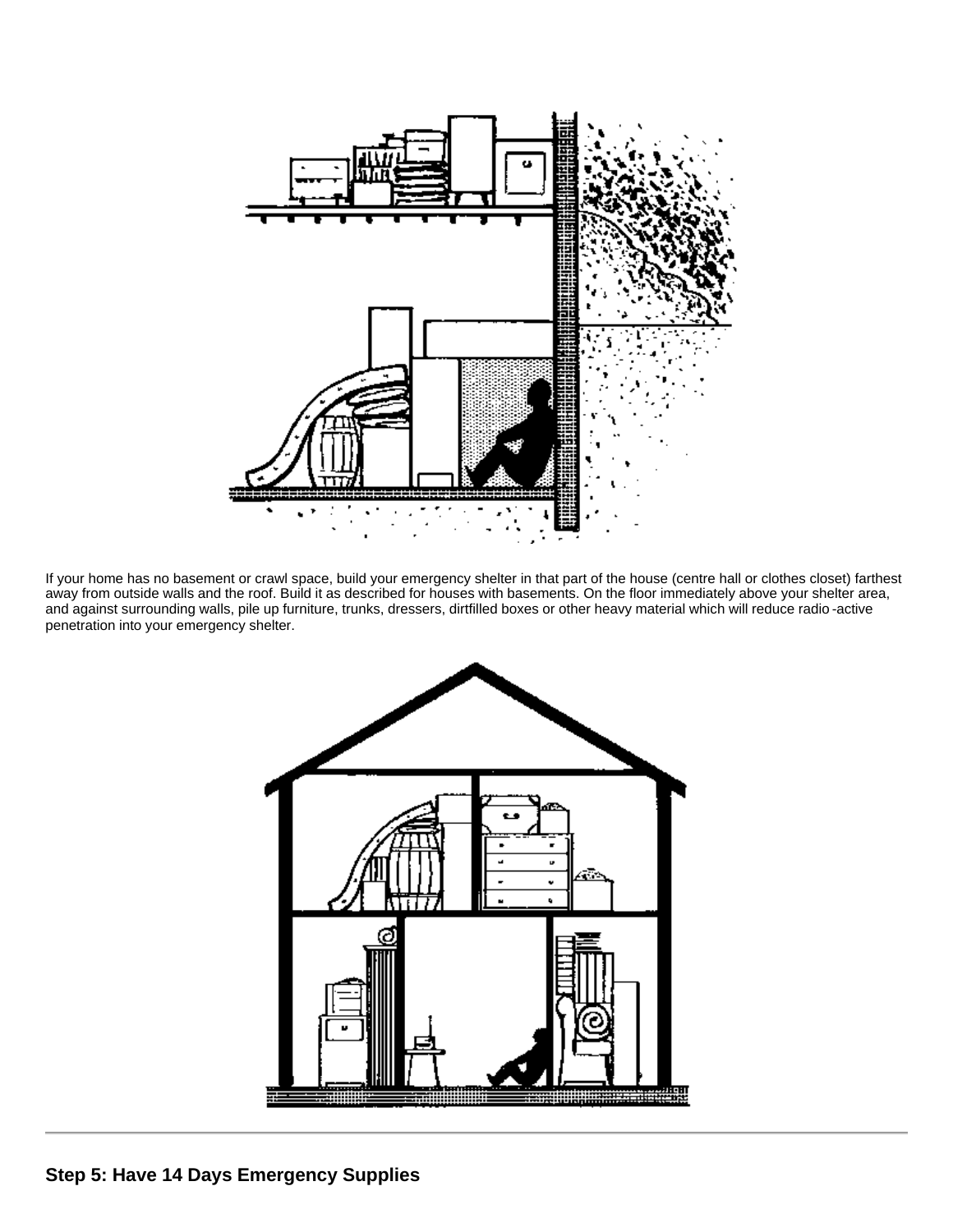Nuclear attacks on centres of production, and fallout conditions, may curtail the distribution of available food stocks for several days or even weeks following these attacks. Persons who had taken shelter against fallout might be advised to stay in their shelters for as long as 14 days. Those who had chosen to evacuate larger cities would be dependent largely on the resources available in reception towns. Because of these possibilities, it is recommended that every person should have emergency supplies. These supplies should include food, water, battery-powered radio, first aid kit, and where necessary, medical supplies as recommended in Step 7. Heavy clothing would be necessary in winter. Extra changes of clothing should be considered particularly stockings and underclothing.

For those who may choose to evacuate major centres, supplies must be selected carefully because of space limitation in the family car. Supplies should be packaged beforehand so that they can quickly be put into the car. See the pamphlet "Your Emergency Pack" available from your local Emergency Measures or Civil Defence Organization.

Many of the recommended items are already in your home.

Whether you choose to evacuate or take shelter locally, you should have a road map with you. You could then relate the information about areas under fallout, which you would hear about on the radio, to your actual location. Toys, games, books for your children would help to occupy their time if they had to remain in shelter from fallout. Your battery-powered radio will keep you in contact with the outside world.

The following is a suggested list of items from which your two weeks' supplies should be developed to be in your shelter or handy to it.

#### **Equipment**

- Beds (bunks or folding)
- **Bedding**
- **Toilet**
- Polyethylene bags for toilet
- Table (folding or other)
- Stools (folding)
- Cups and plates (disposable)
- Knives, forks, spoons
- Can opener
- Cooking utensils
- <sup>l</sup> Kerosene cooker *(Do not use a pressurized stove in the confines of your shelter.)*
- Kerosene lamp
- <sup>l</sup> Kerosene (sufficient for 14 days)
- **Candles**
- Safety matches
- Hand basin
- **Calendar**
- Paper towels
- Garbage can (two if no waste water runoff is possible)
- Garbage bags
- **Shovel**
- **Broom**
- Battery radio and spare batteries
- Electric lamp and spare bulbs
- **Clock**
- Flashlight and spare batteries
- Fire extinguisher
- Hand tools
- Pocket knife
- Axe
- **String**
- Light rope

#### **Recreational**

- **Books**
- Paper
- **Pencils**
- Plaving cards
- Chess, checkers, other games
- Crosswords, other puzzles
- Knitting, sewing, etc.
- Hobby materials
- **Plasticine**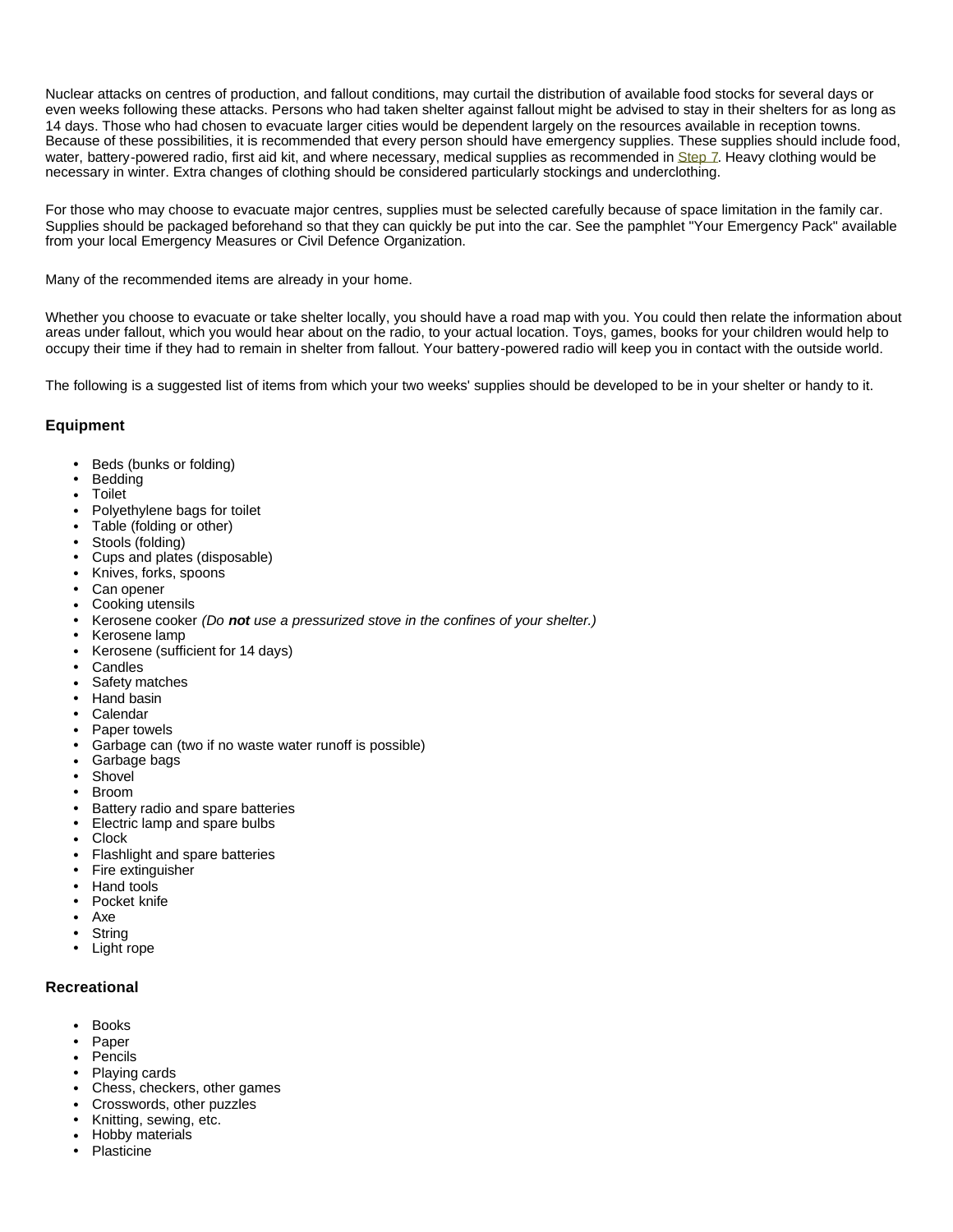### **Toiletries**

- Soap
- Toothpaste
- Toothbrushes<br>• Detergent
- **Detergent**
- Nail brush
- Razor, blades and soap
- Women's basic cosmetics
- Tissues (face and toilet)
- Face cloth **Towels**
- 
- Brush and comb

### **Clothing and Personal Items**

Coveralls, rubber boots, rubber gloves for adults. To be used in venturing outside even after instructions have been given that this is safe for short periods.

- Bedding (blankets preferable)
- Warm sweaters and socks
- Change of underclothing and socks
- Personal hygiene items for women
- Baby clothes
- Baby feeding equipment
- Disposable diapers (two-week supply)
- Legal papers
- Plastic sheeting

### **Medical**

(See Step 7)

### **Food**

These are suggested items and amounts for each adult for 14 days in shelter. Check off the items as you stock them in the shelter and mark the purchase date on them. Food stored for emergency use should be used and replaced at least once a year.

- Milk: 14 cans (6-oz) or 6 cans (15-oz) evaporated milk or 1-lb dried skim milk
- Vegetables: 6 cans (15 or 20-oz) beans, peas, tomatoes, corn
- Fruits: 6 cans (15 or 20-oz) Ä peaches, pears, apple sauce
- <sup>l</sup> Juices: 6 cans (20-oz) Ä apple, grapefruit, lemon, orange and tomato
- Cereals: 14 individual packages (sealed in wax bags inside or outside)
- Biscuits:
	- ° 2 packages of crackers (1-lb. each)
	- ° 2 packages of cookies or graham wafers
- Main Dish Items:
	- $\circ$  2 cans meat (12-oz) corned beef, luncheon meats
	- 2 cans beef and gravy
	- ° 2 cans baked beans (15 or 20-oz)
	- ° 2 jars cheese
	- ° 2 cans fish (8-oz)
- Canned and Dehydrated Soups: 2 cans (10-oz) bean, pea, tomato, vegetable

### **Other Foods:**

- 1 large jar or can honey, syrup, jam or marmalade
- 2 lbs. hard candy
- 1 jar or can peanut butter
- 1 package tea bags or instant tea
- $\cdot$  1 jar sugar
- 1 jar instant coffee
- Salt and pepper
- Instant chocolate powder
- Chewing gum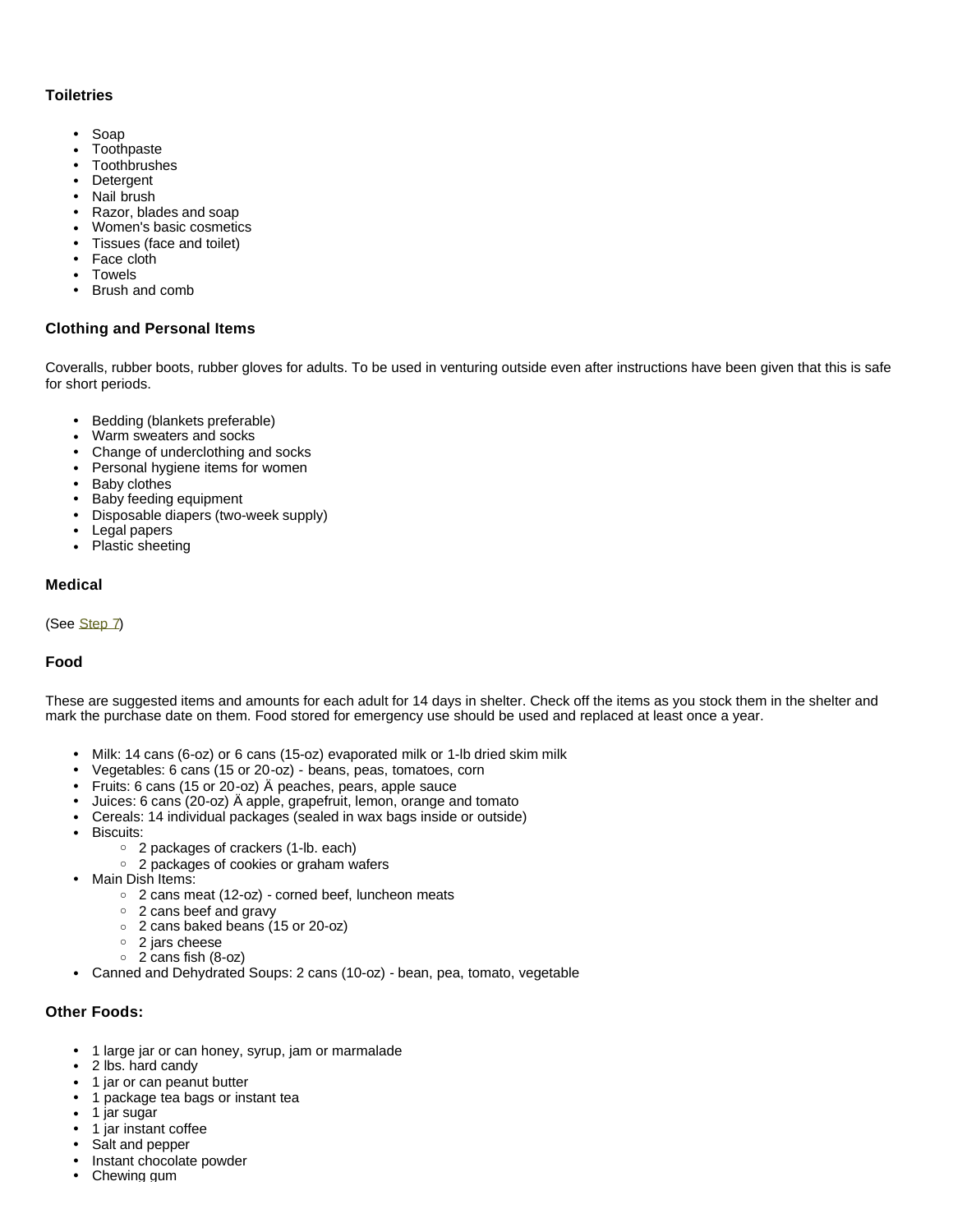### **Special Requirements for Children**

- For each infant include 14 cans evaporated milk (15 oz) and infant food for 14 days.
- For each child up to 3 years, include 8 extra cans of milk.
- Decrease amounts of other foods according to appetite.
- Food for older children can be the same as for adults; adjust amounts according to appetite.

#### **Water**

- Requirements: 7-14 gallons for each adult member of family; more for younger children (some water may be replaced by canned beverages).
- Containers: Store in well-cleaned, covered containers such as large thermos jugs, new fuel cans, large bottles, or plastic containers.
- Change: Change stored water at least once a month.



# **Step 6: Know How To Prevent And Fight Fires**

Misinformation about the fire danger from nuclear explosions is widespread and common. For example, some persons believe that the fireball would completely incinerate a city. This is not true.

The heat from the fire-ball lasts about 15 seconds and would create fires which are no different from the fires you see in peacetime. They can be put out with water and extinguishers, and if each survivor were able to put out a small fire quickly, mass fires would not take place.

The heat flash from the fire-ball entering through windows and doors could set fire to curtains, clothes, furniture and paper. Other fires could break out in attics, in backyard trash, on wooden shingles and on the outside of houses built of wood particularly if they are unpainted or weathered.

Knowing how to prevent and fight fires at home and at work reduces the number of peacetime fires. The same knowledge will also reduce the number of fires caused by a nuclear explosion.

But how can you fight fires in the presence of fallout? From 5 to 15 miles from the centre of the explosion, there will be many survivors. Fallout will not start coming down for about 30 minutes. During this half hour, survivors should inspect their houses and put out all the small fires they can. They must not rely on the fire department to extinguish these fires.

You should have in your home and place of work, fire extinguishers, or in an emergency, create a water supply for fire fighting in pails, bathtubs, washtubs, etc. Don't rely on being able to use the established water supply system.

Even those who live in areas not attacked may find their fire departments will have to fight major fires elsewhere. Every householder should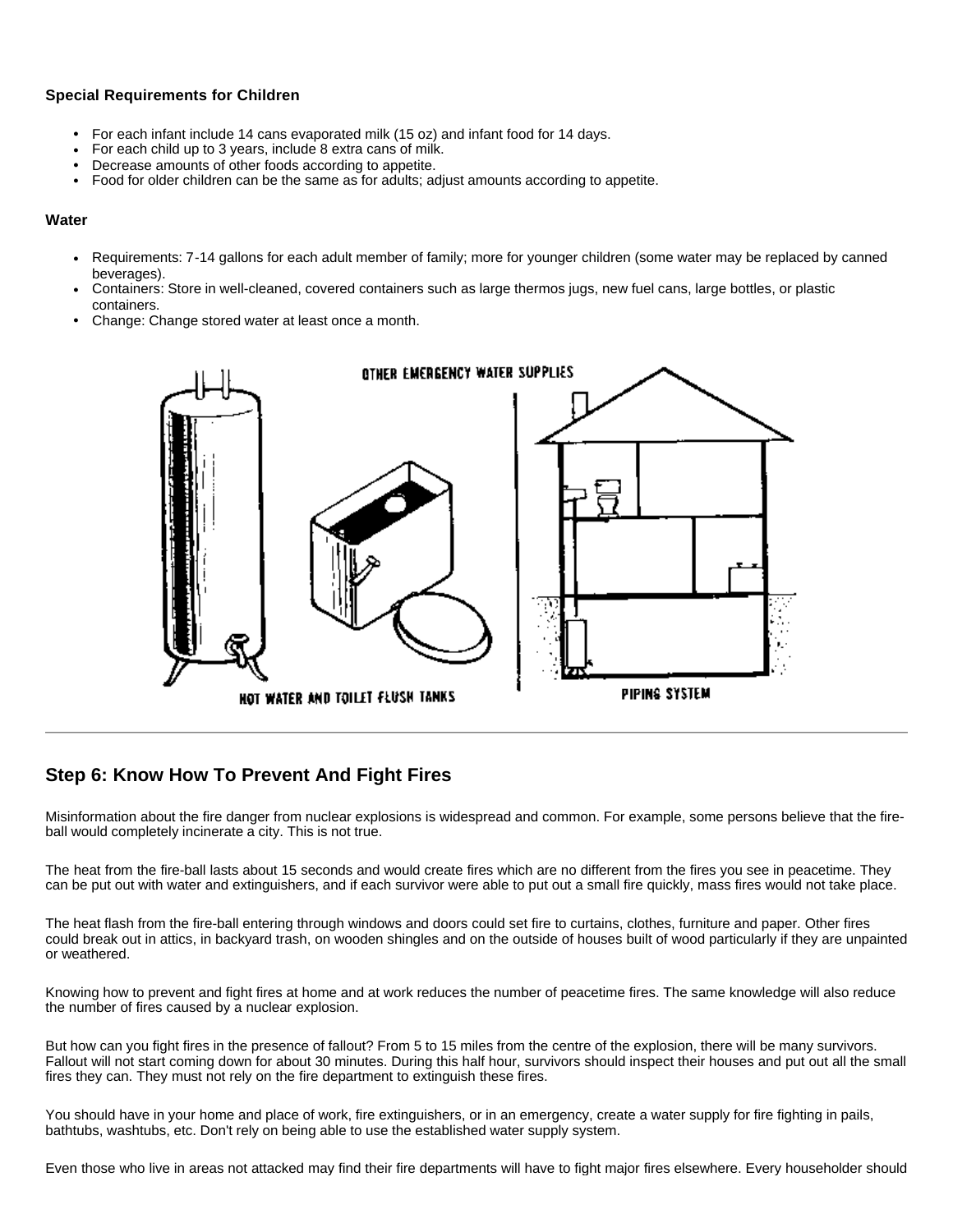learn how to carry out fire prevention and know how to fight small fires. It may prove of value in peacetime!

Your local fire authorities are always anxious to advise you on how to fight fires. Attend any emergency fire fighting classes held in your area.

Here are some tips for an emergency:

- Prepare for emergency by preventing accumulations of trash and rubbish in and around the home. This would include dry leaves and grass, lumber, boxes, cardboard cartons, old unused furniture, bales of newspapers, etc. Keep waste and garbage in covered containers.
- <sup>l</sup> The shaking and twisting of buildings and homes due to blast waves in wartime or earthquakes and explosions in peacetime, may break utility inlets at the point they enter the structure. This may allow gas or fuel oil to flow into basements creating a severe hazard. Do not smoke, strike a match, or a lighter, to light your way into a darkened basement. Gas or oil vapours may be present and a violent explosion and fire may result.
- To lessen the danger of fires and explosions follow local instructions about shutting off utility services when the ATTACK WARNING sounds.
- If you have a coal-burning furnace, or a wood-stove, extinguish it or at least be sure to close all fuel and draft doors.
- <sup>l</sup> Close curtains shutters or venetian blinds on all windows and remove furniture from window areas.



### **TO FIGHT AN ORDINARY FIRE:**

- **Take away its fuel.** Get the burning material out of your home.
- **Take away its air.** Smother it with a blanket, wet if possible, or a rug.
- **Cool it** with water, earth, sand or fire extinguisher.

### **GAS, OIL, ELECTRICAL FIRES REQUIRE SPECIAL METHODS:**

- **Gas fire:** Make sure the gas is shut off and then try to extinguish anything still burning.
- <sup>l</sup> **Oil fires:** Make sure the supply is shut off then smother the fire with earth, sand, rugs or other heavy materialsÄDon't use water.
- **Electrical fires:** Make sure the electricity is shut off then put out the fire. Don't use water if the power is still on.

### **PROMPT ACTION TO PUT OUT SMALL FIRES IMMEDIATELY FOLLOWING A NUCLEAR ATTACK WILL SAVE LIVES.**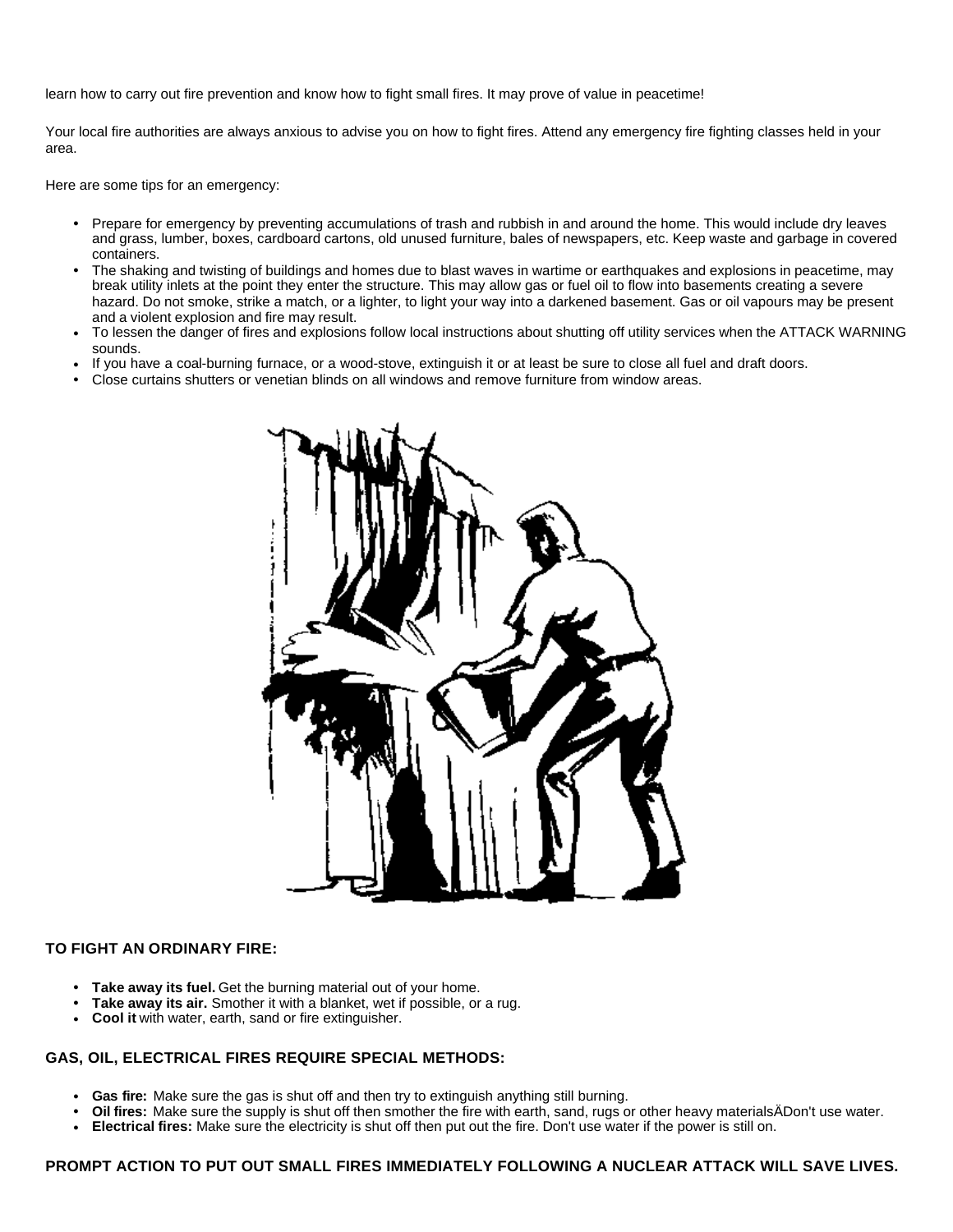# **Step 7: Know First Aid And Home Nursing**

The acquisition of First Aid and Home Nursing skills prepares individuals to serve effectively in a national emergency. If such an emergency occurs, the care of many thousands of injured or seriously ill persons becomes a tremendous task for the organized health services. Doctors and nurses may not be readily available to assist you. Thus the importance of First Aid and Home Nursing skills takes on a new dimension. The survival of the injured or sick members of your family may become your responsibility.

The main objectives of training individuals in first aid and home nursing are:

- 1. To preserve life
- 2. To minimize the effects of injury or illness
- 3. To relieve suffering or distress
- 4. To provide continuing care and assist in rehabilitation.

Therefore you must:

- Know and practice life-saving first aid.
- Know and practice simple home nursing measures.

### **First Aid Supplies**

A simple first aid box kept in your shelter or in your evacuation kit should contain:

- 1 bottle mild antiseptic solution (use to clean cuts)
- 5 yards 2-inch gauze bandage
- 2 triangular bandages (use for slings)
- 12 4" x 4" sterile pads (use to cover cuts, wounds and burns)
- 12 assorted individual adhesive dressins (use for minor cuts)
- <sup>l</sup> 2 large dressing pads (shell dressing type) 8" x 8" (Available at minimal cost from St. John Ambulance Association)
- 5 yards 1/2 inch adhesive tape
- 9 assorted safety pins
- 1 small bottle toothache drops (for temporary treatment of toothache)
- 1 tube of petroleum jelly
- 1 small bottle aspirin tablets
- 1 thermometer
- 1 small scissors (blunt ended)
- 1 medicine glass
- 1 pair tweezers
- <sup>l</sup> 4 oz baking soda and 8 oz table salt (make a drinking solution by adding 1 tsp salt and 1/2 tsp baking soda to 1 qt. of water)
- <sup>l</sup> 1 First Aid Manual (St. John Ambulance Association)
- <sup>l</sup> 1 Home Nursing Textbook (St. John Ambulance Association and/or Canadian Red Cross Society)
- 1 packet paper tissues

**NOTE:** individuals requiring special medication such as insulin should maintain at least 100-days supplies.

# **First Aid Hints**

*General Rules:*

- Keep calm.
- Keep the injured person Iying down in a comfortable position, his head level with his body until you determine whether his injuries are serious.
- Examine for stoppage of breathing, serious bleeding or broken bones. These must be treated immediately before any attempt is made to move the injured person. Do not be hurried into this unless you are in a situation of extreme danger.
- <sup>l</sup> Keep him comfortably warm with blankets or other coverings, under and above the patient.
- <sup>l</sup> Never attempt to give a semi-conscious or unconscious person anything to drink.

#### *Unconsciousness:*

An unconscious patient lying on his back may be strangled by his own tongue which will tend to fall back and obstruct the airway. All unconscious persons should be placed lying half over on their faces, (three -quarter-prone position).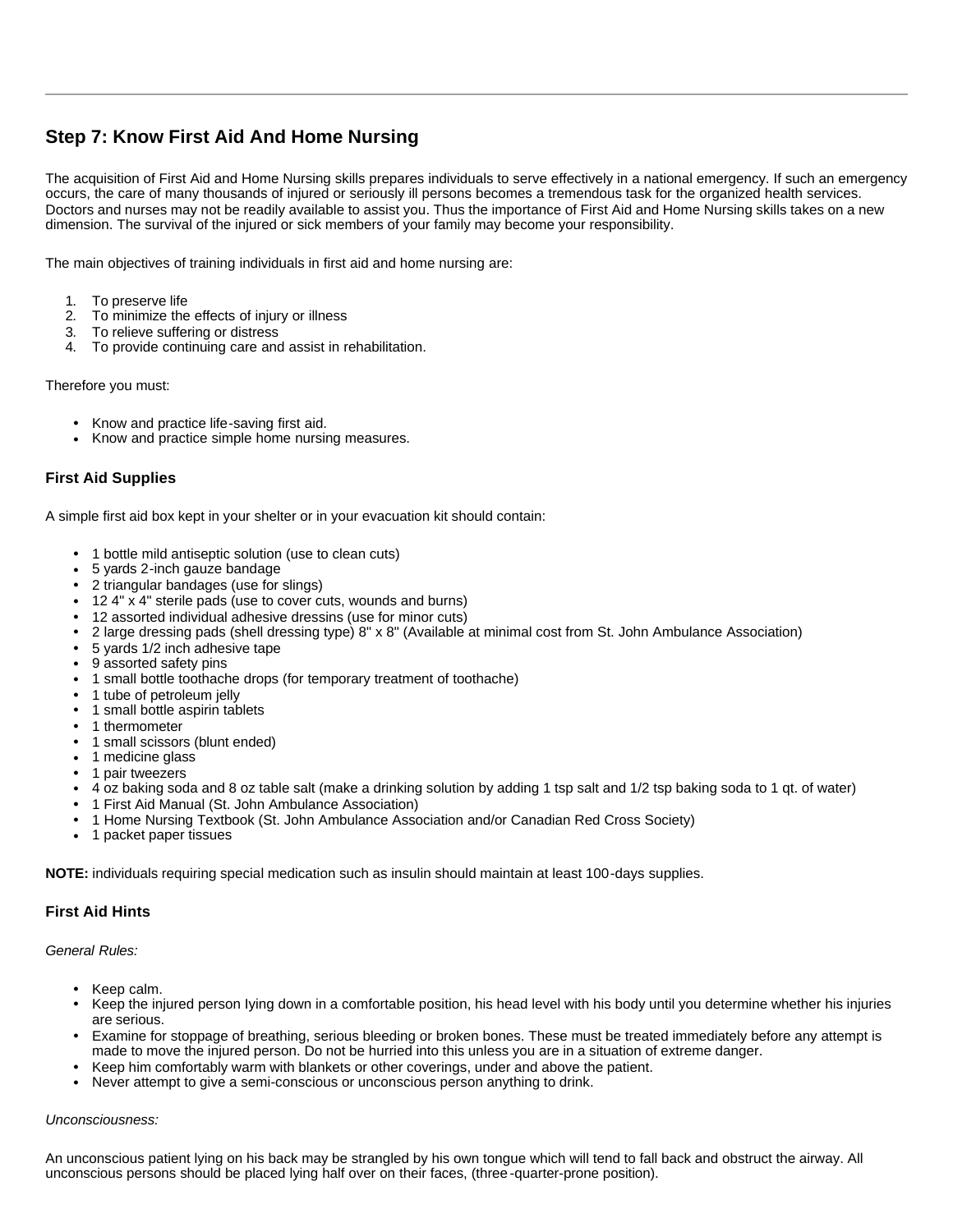If the patient is breathing quietly and easily and his lips are pink and have no froth on them, breathing is not obstructed.

If the patient is breathing noisily and with difficulty, if his lips are blue and frothing, or if his chest is sucked inwards when he breathes in, his airway is obstructed and needs immediate attention.

*Keep the airway clear by:*

Placing the casualty on his back; supporting his shoulders on a pad of any suitable material available; tilting the head back with one hand on the forehead, the other lifting the neck.



If his breathing stops you can breathe for the patient by blowing air into his lungs. Take a deep breath. Pinch the casualty's nostrils. Place mouth to mouth tightly. Blow into the casualty's lungs strongly enough to cause his chest to rise. The cycle should be repeated every 3 to 5 seconds for an adult and a little more frequently for a child. Blow more gently for a child or a baby, but strongly enough to make the chest rise.

*Wounds:*

You Must:

- Stop bleeding (haemorrhage)
- Keep out germs (infection)

Cover the wound with a clean dressing to keep out dirt and germs. Bandage it on firmly to stop the bleeding. If a wound is bleeding profusely, hold it firmly with your hand until you can secure an emergency dressing. Any thick pad of clean, soft, compressible material large enough to cover the wound will make a good dressing. Clean handkerchiefs, towels, sanitary pads, tissue handkerchiefs or sheets make good emergency dressings.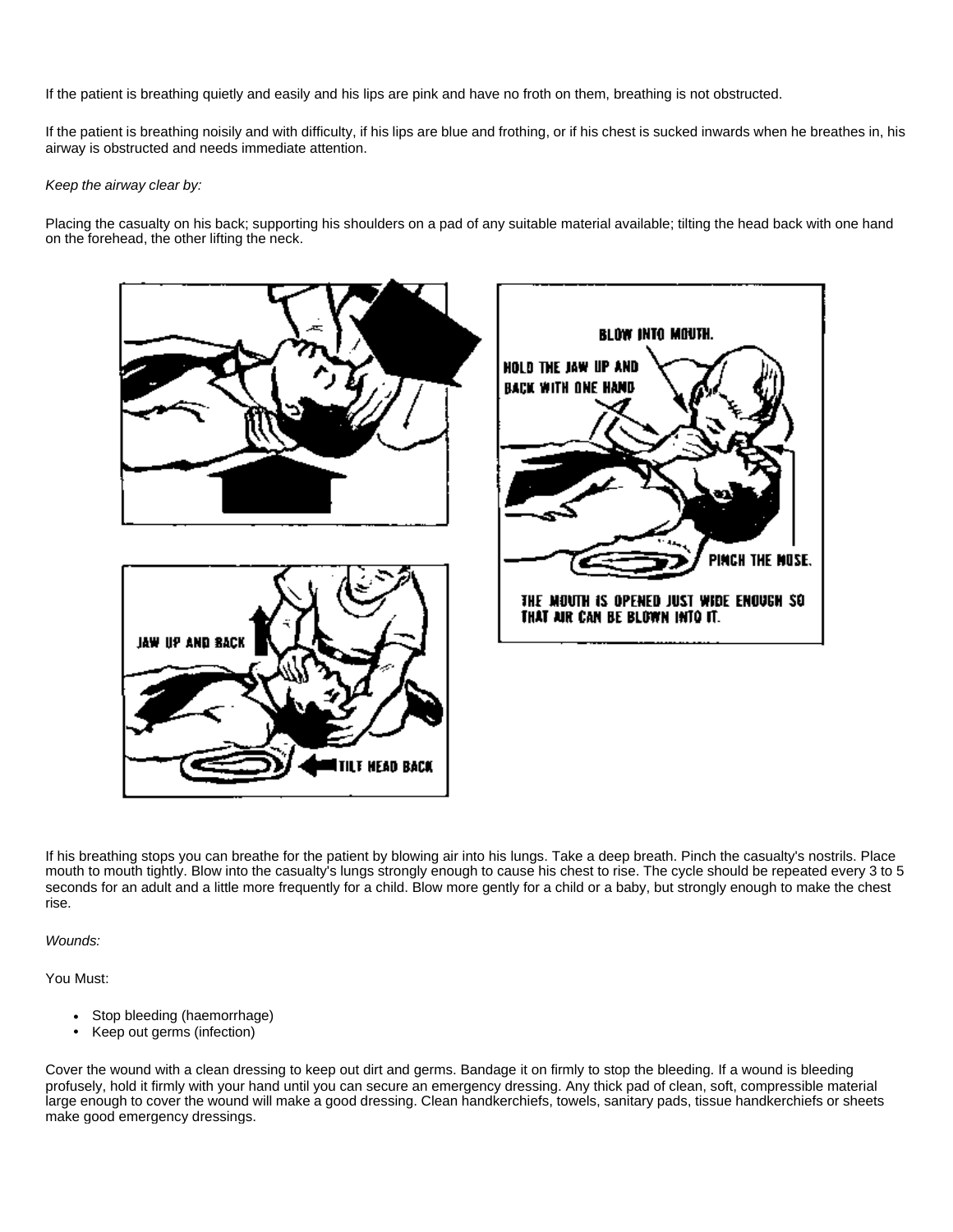

*Burns:*

Cover the burned area with large, thick, dry dressing and bandage it on firmly.

Encourage the casualty to drink plenty of fluids. A solution of salt and soda is useful to give to casualties with burns and to those who have suffered from serious bleeding.

#### *Broken bones (fractures):*

If a limb is very painful and cannot be used, appears to be bent in the wrong place or the casualty says he heard or felt the bone snap, it is likely that a bone is broken.

Sharp ends of a broken bone may damage important structures such as blood vessels and nerves. A broken limb should be steadied and supported to prevent movement of the broken ends before attempting to move the patient.

If a person's back or neck is so severely injured that he is afraid to move because of pain, or cannot move or feel his limbs, you should assume that he has a broken back. He should be moved on a hard, firm stretcher taking great care not to "jack-knife" him by picking up his feet and shoulders. Improvised stretchers can be made from a door, wide board, window shutter, etc. Fill in the natural hollows of the track and neck with padding and support the head on both sides to prevent movement.



#### **DO NOT:**

- Put strong antiseptics into a wound.
- Use a tourniquet.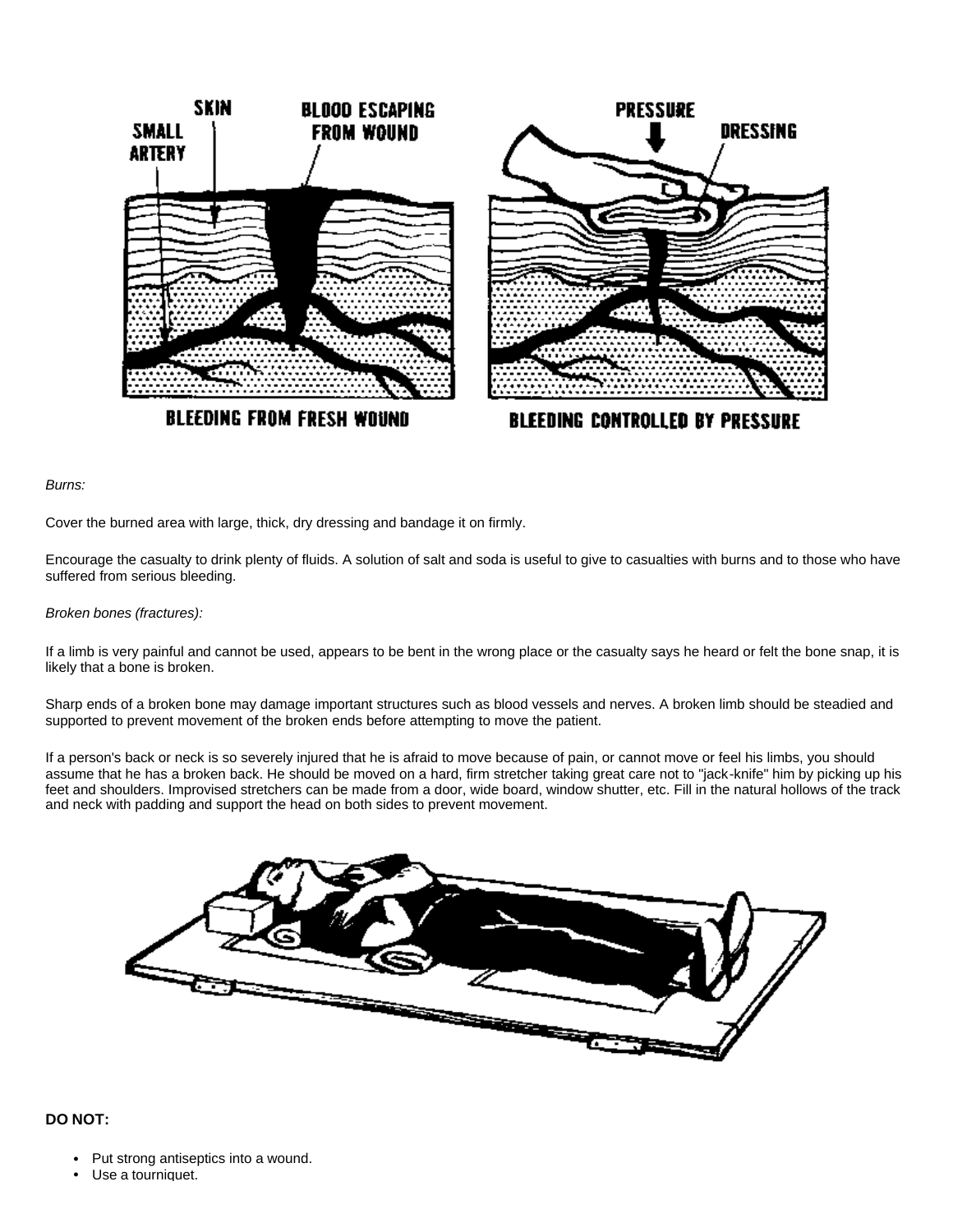- Remove clothing which is stuck to a burn.
- Break any blisters or apply creams or grease to a large burn.
- Give anything by mouth to a semi-conscious patient, or to a patient with internal abdominal wounds.

### **HOME NURSING HINTS**

Before medical or nursing help becomes available you may also encounter infant care problems. emotional problems and persons suffering from radiation sickness. What to observe, and what to do for these latter cases, is outlined below.

### **Infant Care**

Breast feeding is preferable but, if not possible, then a formula using powdered or evaporated milk should be prepared under clean conditions.

If vomiting or diarrhoea occurs infants and children become dehydrated very quickly. To avoid this happening give frequent sips of boiled water.

If a rash or fever develops, keep others away from the sick child.

### **Emotional Problems**

Persons who become emotionally disturbed following a disaster should be treated calmly but firmly. They should be kept in small groups, preferably with persons whom they know and encouraged to "talk out" their problem. If they are not otherwise injured they should be given something to do. It may be necessary to enlist the aid of one other calm person to help subdue the overexcited patient. If a stunned or dazed reaction persists over 6 to 8 hours this should be reported to a doctor or nurse immediately one becomes available.

### **Radiation Sickness**

The signs and symptoms of this illness are described in **Step 2.** 

Treatment includes rest, the provision of whatever nutritional food and drink is available and personal encouragement to get well. Swab the mouth gently with mild, warm salt and water if it becomes sore. As these patients are susceptible to infection, keep wounds clean and covered with a sterile dressing. Separate these patients from persons with colds, rash or fever.

#### **Improvised Equipment**

The following suggestions may help you care for your patient when proper equipment is not available.

- Bed: A couch, mattress or any well padded, firm surface; if too low raise on bricks, boxes or wooden blocks.
- Bedding Protection: Old crib pads cut into a convenient size and placed over a waterproof sheeting; or several layers of newspaper and heavy brown paper covered with old soft cotton. (Never use thin plastic if patient is a child.)
- Backrest: A straight-backed chair turned upside down at head of bed and securely tied to bed; a triangular bolster or cushions from a chair or chesterfield.
- Bed Cradle: A light wooden box or firm cardboard carton approximately 10 x 12 x 24 inches, with two sides removed; or a hoop sawn in half and the two pieces joined together in the centre.
- Pressure Pads: Soft cushion or foam or sponge rubber pads will protect heels, elbows, back of head or any other body pressure point.
- Bedpan or Urinal: For bedpan use a padded dish or pan; for urinal any wide-necked bottle or jar.
- Hot Water Bottle: A heated brick wrapped in several layers of newspaper.

### *START TRAINING NOW!*

### **ONE PERSON IN EVERY FAMILY SHOULD BE TRAINED IN FIRST AID AND/OR HOME NURSING.**

Courses in these skills are available in most municipalities from your local St. John Ambulance Association or Canadian Red Cross Society.

### **REGISTER NOW!**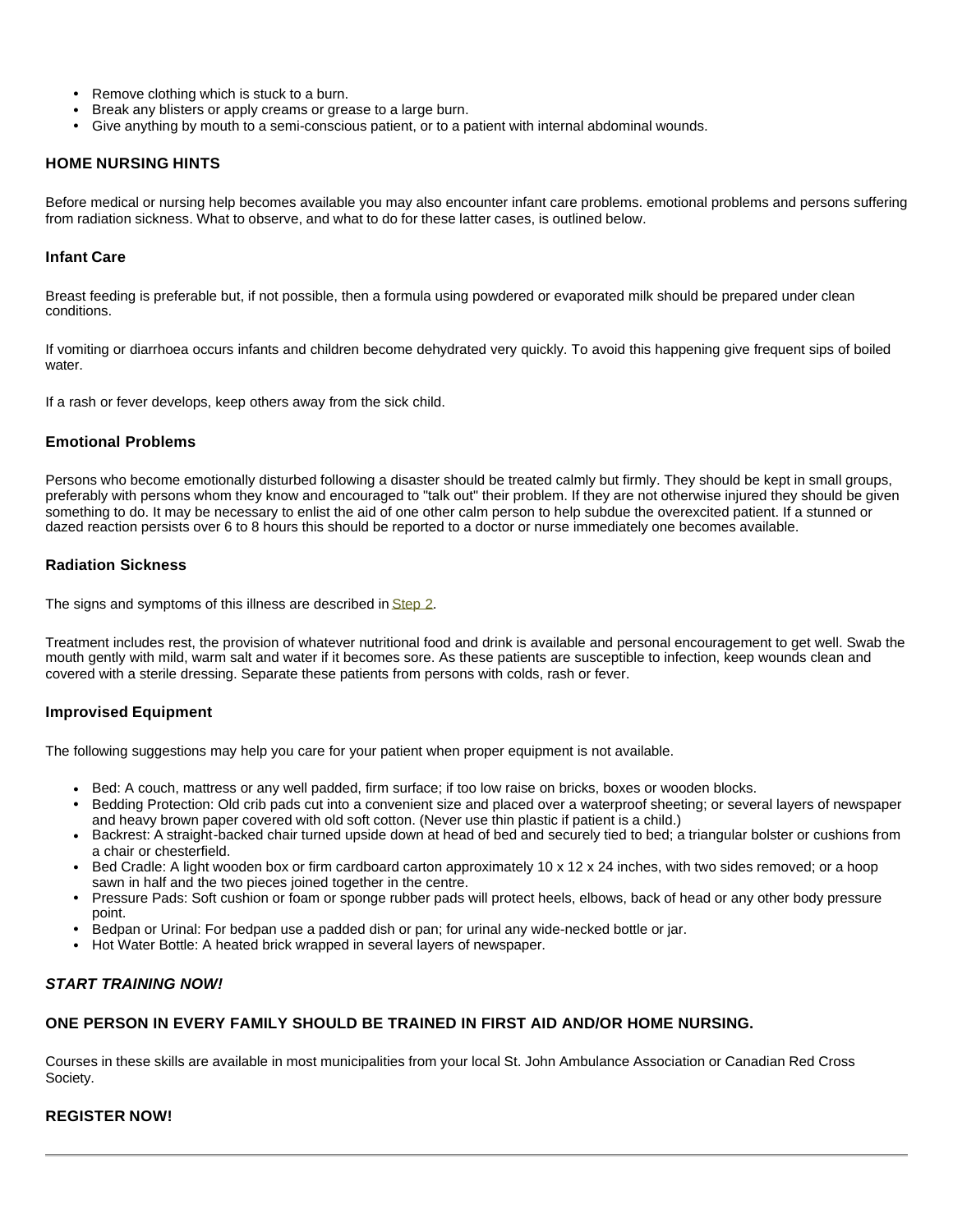# **Step 8: Know Emergency Cleanliness**

Your limited supply of water will have to be rationed and used only for essential purposes. If you have enough warning time before the arrival of fallout, fill your bathtub, all available buckets and pans with water. And remember that there is an emergency supply in your hot water tank. (Don't forget this if in peacetime your water supply has been temporarily disrupted).

The problems of garbage and human waste disposal can be solved even if fallout keeps you in the shelter. Put all your garbage in tightly covered garbage pails. After using your emergency toilet, you should tie human waste in waterproof plastic (polyethylene) bags and place them in the garbage pail. Store a 14-day supply of the plastic bags. After the second day in the shelter, you may risk leaving it for a few minutes for essential tasks. Therefore, when your garbage container is filled, move it out of the shelter.



Keep a soft broom in the shelter for tidying it up.

Remember, personal cleanliness in crowded shelter conditions is important to you and your family.

If your area is free of fallout but is without sewage services, bury human waste and garbage in the ground. Dig the pit deep enough so that the waste will be covered by at least two feet of earth.

# **Step 9: Know How To Get Rid Of Radioactive Dust**

In Step 2, fallout was described as "sand". To remove the danger, remove the sand. If you suspect that your clothes have fallout on them, remove your outer clothing before you come inside your home and leave it outside. Don't shake these clothes inside the house or shelter. You would only scatter the fallout grit and create unnecessary danger to others. If you have water, wash thoroughly, particularly exposed skin and hair. But do not scrub your skin as this might rub in the radioactive particles.

*Exposure to fallout does not make you radioactive.*

Even if you are stricken with radiation sickness, *this sickness cannot be passed on to others*.

Fallout on your clothing or body would expose you and those close to you to radiation. If you suspect you have been exposed to fallout, you will not be a danger to others if you carefully get rid of your outer clothing outside the shelter and wash.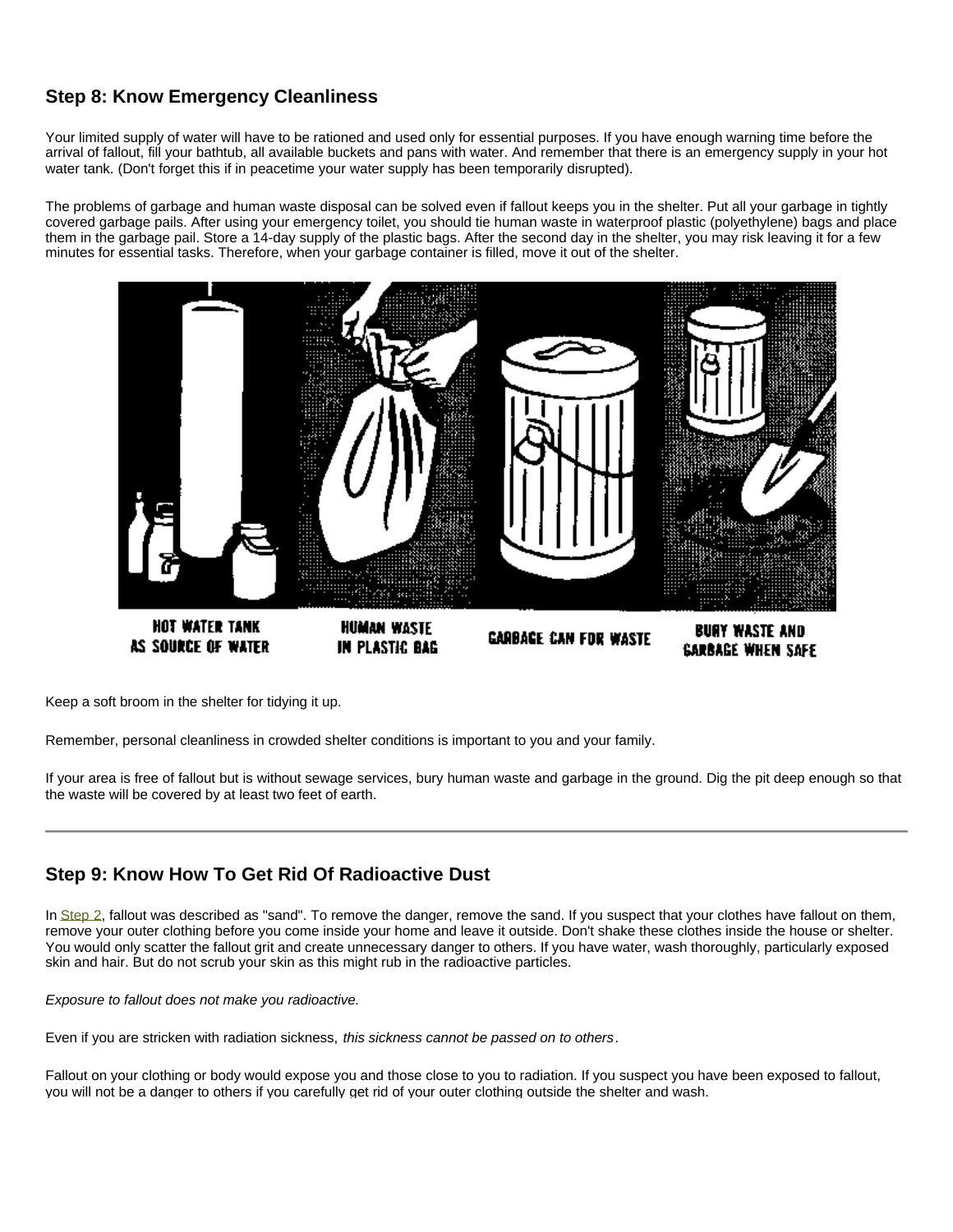

### **Food and Water**



Since most of your food will be in tightly covered containers (cans, bottles, plastic, boxes), it will all be safe to eat or drink if you dust the containers. Food, if it is unspoiled and free of grit or dust, may be eaten during the emergency period.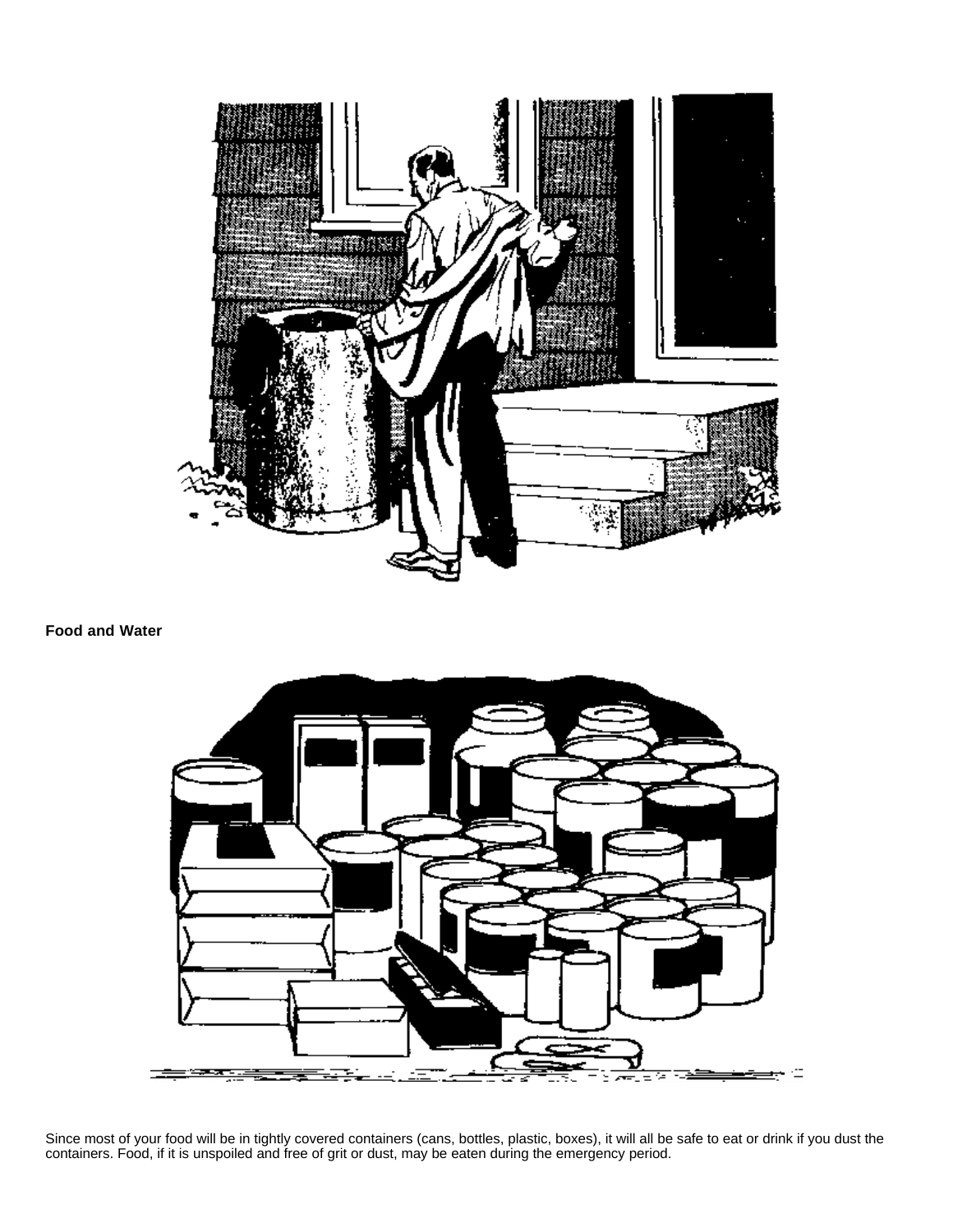Be sure to wash fruit and vegetables and peel carefully.

Water will be safe if it is in covered containers, or if it has come from covered wells, or from undamaged water systems.

# **Step 10: Know Your Municipal Plan**

It is important that your local municipality have a plan for a war emergency. And it is just as important that you know that plan.

Over the past several years, provincial and municipal governments, with the assistance of federal authorities, have been steadily developing plans for the protection of the population and the continuity of essential government services in wartime. Most municipalities in Canada have emergency plans to deal with both peacetime disasters and a nuclear attack situation. These include the details of how welfare, health, police, public utilities, fire and other emergency services will operate.

Some larger communities have developed plans to assist in the evacuation of those who would choose to leave before an attack or who might have to be evacuated as survivors or casualties following an attack. These plans include traffic arrangements to reception centres and medical facilities in nearby communities.

It would be unwise to try and prepare your own family survival plan without first checking to see how it fits in with municipal plans. This would be true whether you plan to go to a safer area before attack or remain at home. It is particularly important that you know and understand the arrangements to instruct the public about staying in shelter and coming out of shelter when it is safe. Fallout is a health hazard which will require countermeasures for personal and family protection including assessment of radiation and advice and instructions to those in shelter.

There must be close understanding and cooperation between the public and municipal authorities responsible for their protection.

Find out about your municipal emergency plans now and keep well informed about them as they are further developed.

# **Step 11: Have A Plan For Your Family And Yourself**

If you know what is contained in the first nine steps, and you know your municipal plan for a war emergency, you should now make your personal and family survival plan. The success of your plan will depend on how many of the suggested recommendations you carry out. Your chances of survival increase as you carry out each recommendation.

Thinking about the problems with which you would be faced should nuclear attack be launched against North America is the first important step. Blast, light, heat and radioactive fallout are the problems. A workable survival plan will include all of the preparations you can make in advance to meet those problems.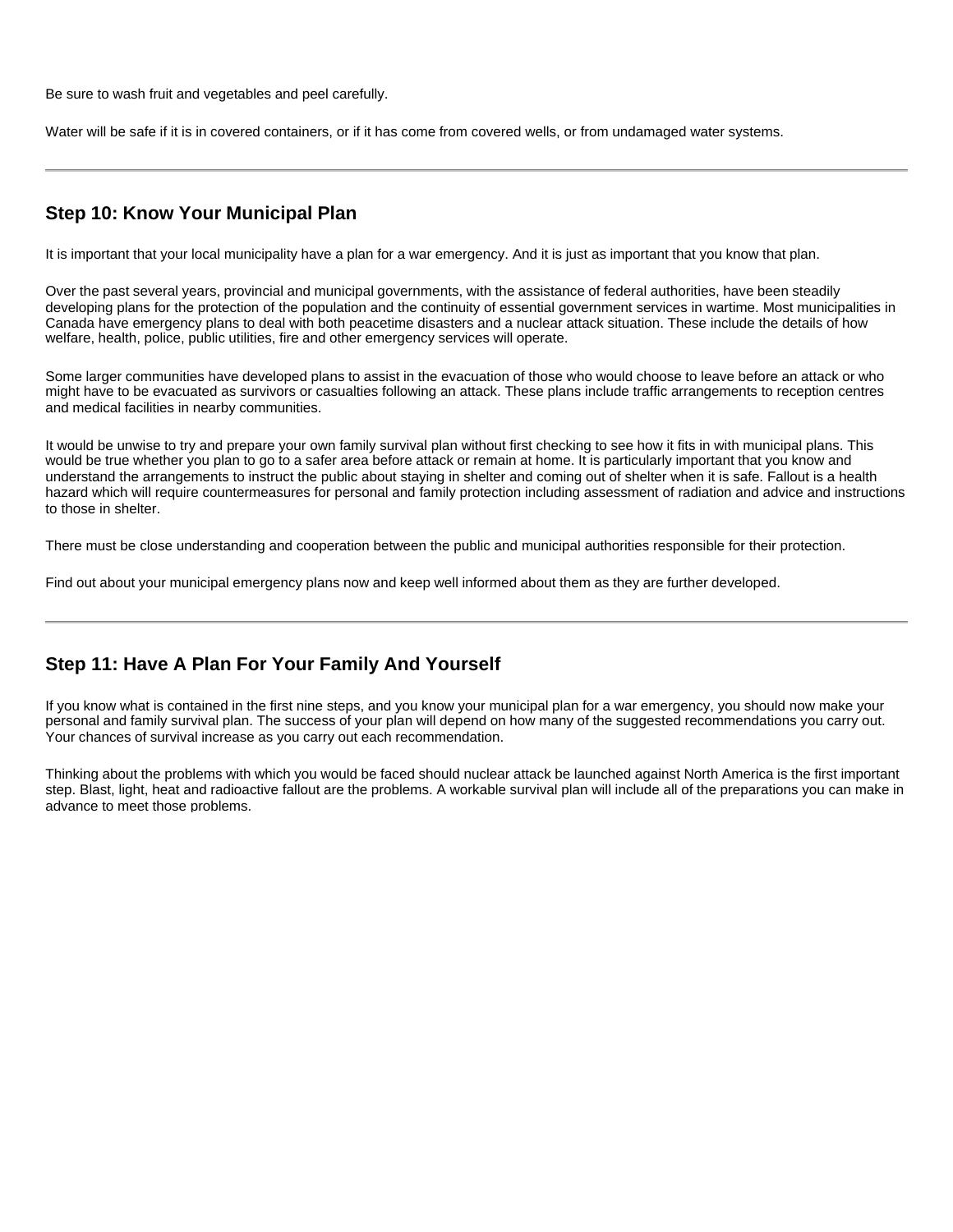

In making that plan, there are certain things you must know:

### **When to take protective action**

When the sirens or other warning devices sound and your local broadcast station confirms that an attack on North America has been detected it means that you must take protective action immediately. Would you and your family

- Recognize the Attack Warning signal ?
- Turn on the radio or television and listen for instructions?

#### **Where to take shelter**

Deciding where you will take initial protective action and where you and your family will seek shelter from fallout are two basic points which you must consider in making your survival plan. Can you answer the following questions about seeking immediate protection and shelter:

- Have you decided where you will take shelter if you're not at home when the Attack Warning sounds?
- Will you try to get home?
- Will your family know what to do if you are not at home?
- Is there a shelter plan for your children at school?
- Do you want them to try to get home?
- Does everybody in your family know your survival plan?

In thinking about what you will do or where you would go, you might consider leaving your home to find shelter elsewhere. Before you decide to plan on evacuation, consider the following questions: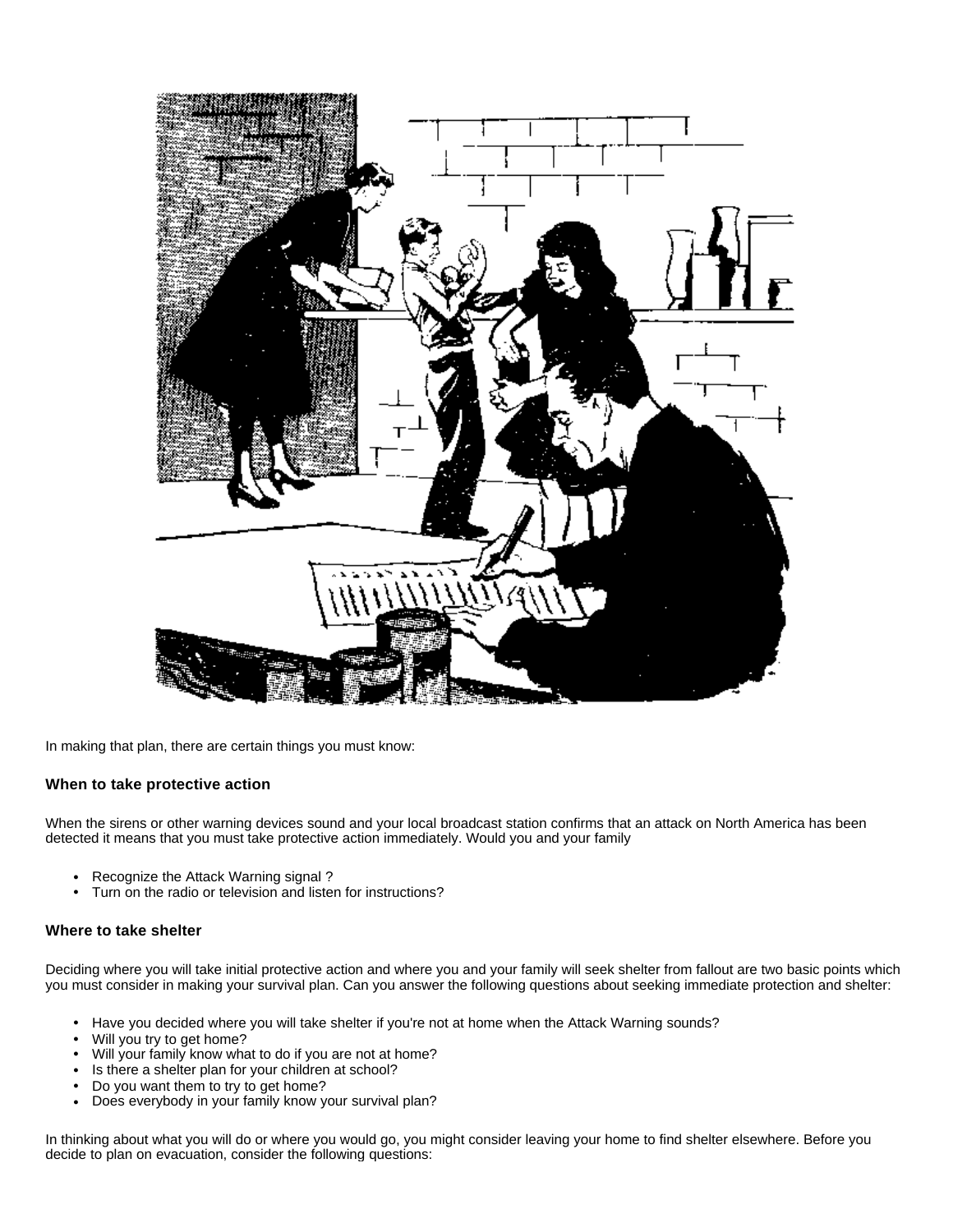- Will protection there be better than in your home?
- Are there sufficient supplies there?
- Can you carry emergency supplies for 14 days?
- Do you know how to get there quickly?

#### **How to take shelter**

If you don't have a fallout shelter built in your home, study the guide given in Step 4. It shows how you can improvise emergency home protection. Bearing in mind that density and distance between you and the fallout is necessary, try to estimate if there is enough material and furniture to build an emergency shelter in your basement or the central part of your house.

- Can you move it to where it will be needed quickly?
- Will you have the help you require?

Based on the lists of emergency supplies suggested in Steps  $\frac{5}{9}$ ,  $\frac{6}{9}$ ,  $\frac{7}{9}$  and  $\frac{8}{9}$ , try to answer the following questions:

- Do you have them at home?
- Can you collect and move them to the shelter area quickly?
- Does your emergency cooker, lamp, flashlight, radio work?
- Have you containers for water, garbage, hygiene?
- DO YOU HAVE A BATTERY RADIO AND SPARE BATTERIES?



There are many other points which you and your family must resolve for a workable survival plan. This booklet provides most of the essential information on which to base your plans. Read the Steps again, and, as you review each Step, try to answer the questions which apply to your surroundings, your home, your family. Here are a few more which may help:

- Do I know the recommended fire precautions?<br>• Does anyone in my family know how to fight an
- Does anyone in my family know how to fight small fires?
- Can an emergency supply of water be obtained quickly for fire fighting? for personal use?
- Are first aid supplies and special medicines readily available?
- Does anyone in my family know how to render fist aid?
- Can materials for personal hygiene and cleanliness be gathered near the shelter area quickly?
- Do I know what I must do about radioactive dust?
- Do I know the emergency plans of my municipality for public shelters? for planned evacuation routes? for schools, hospitals, welfare centres? other special instructions?

### **REMEMBER! YOU MUST PLAN FOR:**

- <sup>l</sup> **PROTECTIVE ACTION WHEN WARNED OF ATTACK and**
- **PROVISION OF SHELTER AGAINST THE EFFECTS OF FALLOUT**

On the basis of what you've read and the questions and answers you've thought about, you should now make your survival plan and start making whatever arrangements you can. BUT MAKE SURE THAT ALL MEMBERS OF YOUR FAMILY KNOW YOUR PLAN AND WHAT TO DO WHEN THE TIME COMES.

The best way to arrive at a workable plan which will be remembered by your family is to practice it. If you plan on building an emergency shelter, try it now to find out if you have enough material, how much help you'll need, if your proposed area is large enough, and how long it